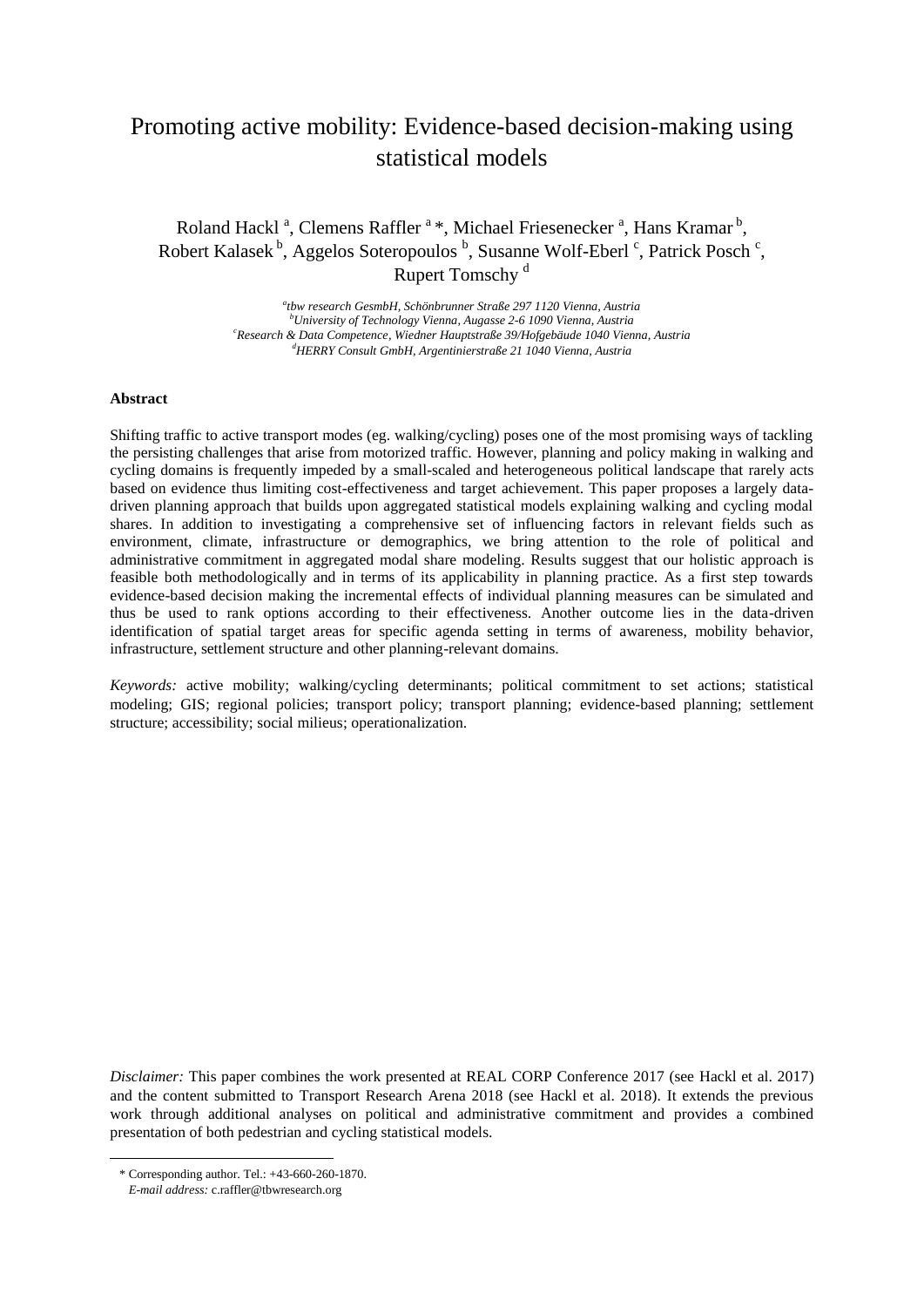## **1. Introduction**

 $\overline{\phantom{a}}$ 

#### *1.1. Active mobility planning in Austria – a story of great plans and small steps*

Since the beginning of mass motorization, the growing shares in motorized traffic pose a serious challenge in Austrian as well as international transport planning. Problems that arise from the negative external effects generated along the development path of today's transport system (Merki 2008) present themselves as air-, noise and other environmental pollution, negative health effects and high accident rates as well as specific urban challenges pertaining to a lack of space (Perschon 2012). The numerous downsides of motorized traffic have been often discussed, see Buchwald and et al. (1993), Banister (2008), Knoflacher (2013) or Cervero (2013) and highlight the importance of a change in transport planning paradigms.

In contrast to ongoing motorization, the international focus of traffic planning has gradually shifted towards active modes which are often labelled as a sustainable basis for modern transport systems (see Vandenbulcke et al. 2008; Rietveld and Daniel 2004; Lovelace et al. 2017). They feature a set of desirable ecological (resource neutrality, zero-emission, downsize of land consumption), economical (reflecting an indirect net product for Austria of up to 882.5 Mio.€, equivalent to 18.328 full-time jobs) (BMLFUW 2009) and socially (positive impact on health) sustainable properties (Meschik and Traub 2008).

In quantitative terms the current challenges for the Austrian transport system regarding mode-choice become apparent when looking at the recent mobility surveys. Comparing 2013/2014 'Österreich Unterwegs' (BMVIT 2016) total shares in motorized traffic with the preceding survey in 1995 reveals that private car shares (as a driver and co-driver) increased by 6.6% during this 19 year period. This amounts to 57.1% of total motorized traffic in 2013/2014 whereas pedestrian traffic shares dropped substantially from 26.9% to 17.4%. Cycling, featuring the lowest shares with 5.3% and 6.5%, more or less stagnated<sup>1</sup>.

In order to mitigate the above negative external effects a number of policy papers with respect to active travel have been drafted in Austria. In general it can be stated that on both national and federal levels there is a policy emphasis on cycling traffic. The masterplans for cycling (BMLFUW 2011; BMLFUW 2015b) aim at increasing bicycle shares to 10% in 2015 and 13% until 2025. In contrast to the quantitative goals in cycling, the current pedestrian masterplan (BMLFUW 2015a) doesn't feature a target pedestrian share. Instead its focus lies on suggesting dedicated actions including the prioritization of pedestrian needs in newly planned settlements, better infrastructure, awareness raising, coordination between planning and administrative bodies, monitoring of modal shares, safety measures and in-depth mobility research. A recent momentum regarding political commitment to walking originates from the international Charter for walking (walk21 2017). However, the strategic documents on national and federal levels don't bear legal obligations for local planning agencies to actually enhance walking or cycling quality. While it is popular amongst local decision makers to commit themselves to the improvement of walkability in cities and villages, there is yet no quantitative evidence that this commitment actually results in increased pedestrian shares (rather, pedestrian share dropped significantly in the last two decades). Nonetheless some federal plans set even higher goals such as increasing active modal shares to 40% by 2035 in Carinthia (Carinthian government 2016).

One of the key drivers of engaging in developing evidence-based planning approaches in this research project is a general lack of quantitative information on the effectiveness of different (infrastructure) measures in Austria. There is no systemically collected data that allows for determining the quantitative impact of planning measures on walking or cycling shares. Hence there are no hard and fast rules for identifying the most effective measures. This is a major drawback when it comes to agenda-setting and decision-making in active mobility planning, particularly under difficult general conditions (e.g. restricted budgets, conflicts of interest with other transport modes, etc.).

On top of that, the decentralized structure of the Austrian planning system somewhat impedes coordinated action and the implementation of the federal strategies and funding programs (see fig. 1). Since most of the legal competence for infrastructure planning is in the hands of the 2100 Austrian municipalities, high level masterplans cannot impose actions at municipality levels where responsibility to build infrastructure for active modes resides for the most part. Due to a fragmented local political landscape and the sheer number of decision making bodies, the political commitment and/or willingness to invest into active mobility measures can be characterized as rather heterogeneous. While there are generally accepted technical planning guidelines and recommendations (Meschik and Traub 2008) or the generic RVS guidelines for non-motorized traffic suggesting minimum technical standards they are not legally binding (FSV 2019). Hence it is difficult to identify an Austrian-wide political common sense relating to cycling and walking planning.

<sup>&</sup>lt;sup>1</sup> For comparability those figures refer to workdays in autumn. The 2013/14 values for an average day of the week amount to 60.5% (motorized transport), 17.8% (walking) and 6,4% (cycling), respectively.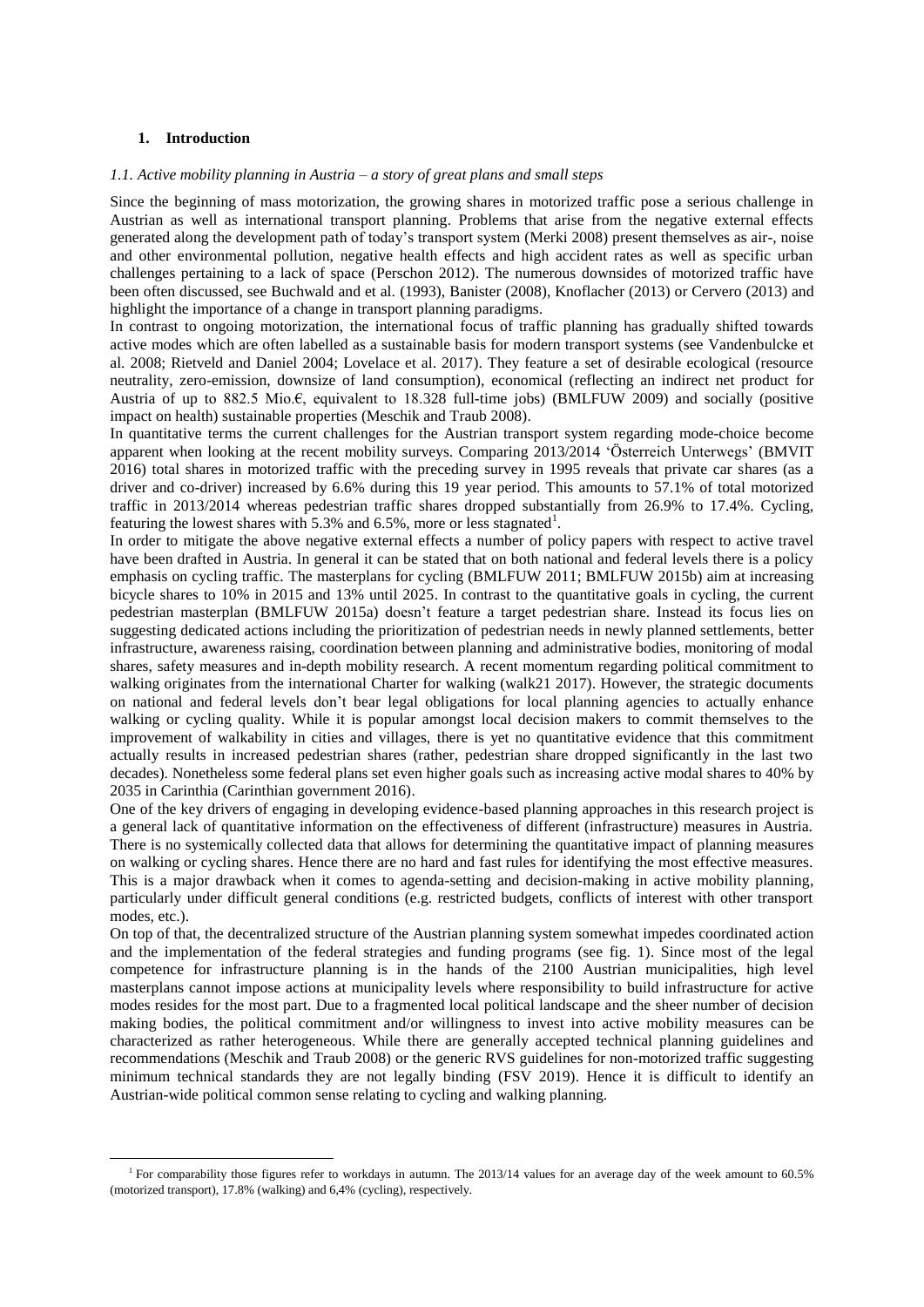

Fig. 1 Structure of the Austrian bicycle planning System (Raffler 2016)

Planners are confronted with increasingly difficult general conditions: to achieve the best outcome in terms of increasing pedestrian and cycling shares, i.e. modal shift effects while at the same time being quite limited financially. The main problem to be addressed is "that investments in cycling promotion are currently not always put into action where they may be most expedient, but there, where local political will is the highest" (Raffler et al. 2019) which is even more true for walking. This is exemplified looking at the federal state of Upper-Austria and comparing planning actions (measured as number of cycling projects funded by the Austrian federal ministry of environment – BMLFUW – *klimaaktiv* program) and respective cycling shares at municipality level: By looking at Figure 2 it becomes clear that current agenda setting and investment into cycling promoting measures does not reflect actual performance in terms of cycling shares. In addition to the different levels of political commitment, the weak relationship shows that the simple rationale of investing into any projects in order to boost non-motorized modal shares does not duly account for the complexity behind active mode choice and its driving forces.



Fig. 2 Comparison between the number of number of klimaaktiv projects for the promotion of cycling shares

In a nutshell, a general lack of knowledge about cause and effect patterns between active modes and their drivers in the respective contexts of user groups and local settings is currently impeding agenda setting and planning actions aiming at creating a substantial modal shift towards active travel.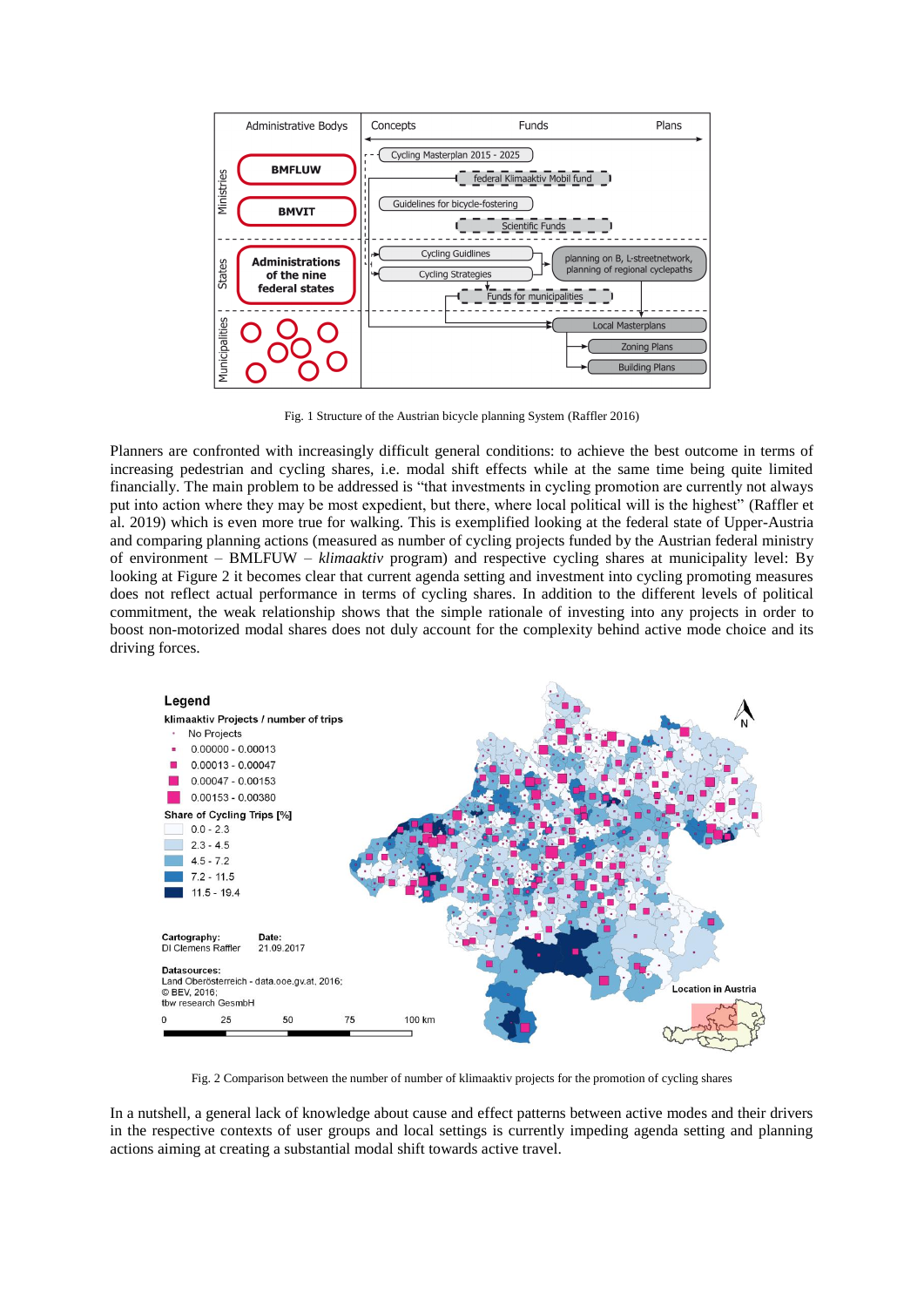# *1.2. Research as evidence based-role models: Concepts, methods, findings and their application*

International research on active mobility planning includes a broad spectrum of papers aiming at remedying the above planning problems by suggesting decision support to planners and political stakeholders. This builds upon the concept of evidence-based planning which represents the main rationale for planners and policy makers (Faludi 2006). This approach originates from Western-European planning culture (Davoudi 2006) and its influence can be found in papers from the UK and the Benelux-States (see Parkin et al. 2007b, Vandenbulcke et al. 2008, Rietveld and Daniel 2004). The paradigm is to better understand the factors that influence the respective mode-choice which then can be used as scientific evidence in the planning process. This is particularly true for research in the cycling domain and was best reflected by Heinen et al. (2010): *"In order to be able to develop sound policies that encourage cycling, it is essential to understand what determines bicycle use."* The main rationale behind investigating the determining factors of active travel is to reveal the relevant mechanisms planners may need to address in order to positively influence the development of active modal shares (Parkin et al. 2007b). Another key advantage of a solid evidence base on active mobility is that funding activities can be focused on where they will provide the biggest return in terms of modal split increases, hence tackling the problem of uncoordinated (or even ineffective) initiatives (Raffler et al. 2019).

When looking at latest research, a great number of hypotheses have been proven in order to assess the direction and influence of determinants on active modal choice. Those can be roughly categorized into three groups of influencing factors (Heinen et al. 2010):

- 1. *determinants that can directly be influenced by planners*: urban form, density, landuse mix and infrastructure for active mobility (infrastructure type such as on- or off road cycling infrastructure, existing infrastructure for motorized traffic and overall traffic organization)
- 2. *determinants that can indirectly be influenced by planners*: socioeconomic/sociodemographic mix in a city or neighborhood depicting age, gender and income structures, predominant social and environmental psychology such as social norms towards or against active mobility as well as social milieu mix which largely constitutes on basis of the former factors
- 3. *determinants that cannot be influenced by planners*: Those are mostly geographical preconditions such as climate, weather, topography which either limit or encourage walking and cycling (Raffler et al. 2019)

There have been intensive discussions on assumptions about the influence of compact and dense urban structures, its landuse mix (Pucher and Buehler 2006) as well as microscale design of urban form (Rybarczyk and Wu 2014). Although most research confirms the hypothesis that compact urban form (Saelens et al. 2003, Pucher and Buehler 2006, Parkin et al. 2007b) and a heterogeneous landuse mix (Cervero and Duncan 2003) encourages bicycle usage due to better accessibility and shorter trip length, there are also studies showing insignificant results regarding density (Cervero and Duncan 2003, Winters et al. 2007).

Another core topic discussed by transport researchers and traffic planners concerns the best type of infrastructure for active mobility, especially regarding the choice between different cycling infrastructures (off- on-road cycleways and cyclepaths) (Garrard et al. 2008, Akar and Clifton 2009, Winters and Teschke 2010, Caulfield et al. 2012). From a user perspective, infrastructure preferences vary among different groups of cyclists: For example, Garrard et al. (2008) showed empirically that off-road cycling infrastructure is preferred by female cyclists. Unlike for example Irish policy (Caulfield et al. 2012), Austrian cycling policy does not impose any legally binding regulations regarding the type of infrastructure (BMLFUW 2015b). Yet Austrian planning guidelines suggest using driving speeds and traffic volumes as parameters when deciding on cycling infrastructure type (FSV 2019). However, in in real world planning processes the discussion frequently doesn't revolve around the type of infrastructure but whether to build any cycling infrastructure at all.

International research on the influence of social and environmental behavior comprises small-scale detailed surveys on the relation between individual social background and attitudinal characteristics towards cycling (eg. Guell et al. 2012, Souza et al. 2014). Another set of studies uses quantitative data at a larger scale in order to investigate lifestyle types and their respective mobility behavior (van Acker 2015). In the Austrian context, the latter approach has been complemented by the concept of SINUS social milieus which originated form market research (Sinus Markt- und Sozialforschung GmbH 2019). As a theory-based construct, this approach clusters society into different milieus according to personal attributes, attitudes, personal aims and the rejection of certain goals in life (Dangschat et al. 2012). A German study investigated into the likelihood of riding a bicycle from the perspective of 10 social milieus in 2017 (Sinus Markt- und Sozialforschung GmbH 2017a): The results show that open-minded and financially well-off groups have a higher propensity to use the bicycle as traditional groups and/or financially weak social milieus. In addition to that, the individual drivers for bicycle use differ among groups. While open minded people use the bicycle for daily trips, the social milieu 'performers' cycle as outdoor and leisure activity. Summing up, datasets on social milieus pose a new and promising way of incorporating meaningful determinants for walking and cycling that previously have been neglected.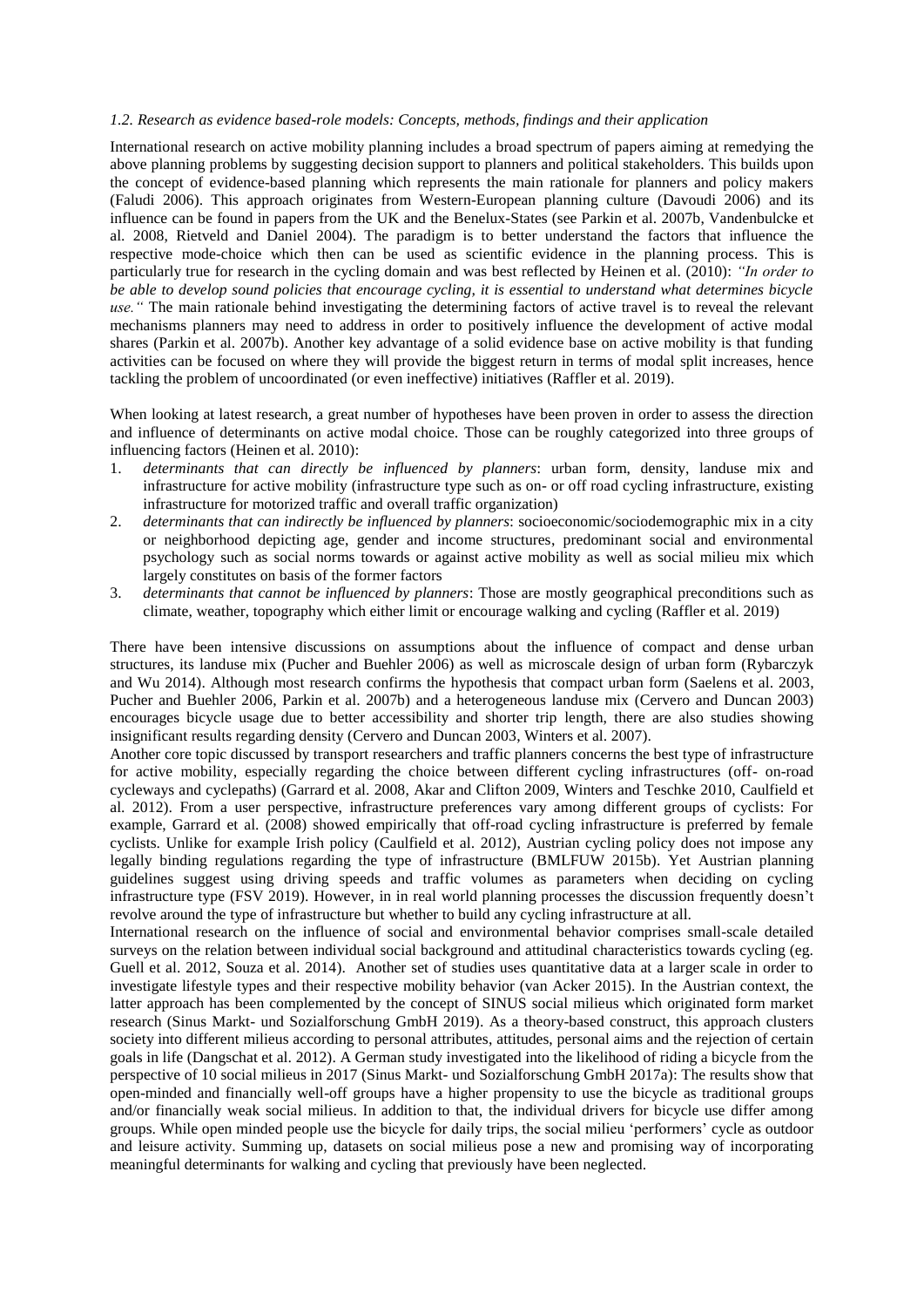In contrast to cycling, papers on pedestrian traffic generally do not focus on planning support, rather they tend to have a health science perspective (eg. Leslie et al. 2005; Cerin et al. 2009; Verhoeven et al. 2016). Hence they do not explicitly propose results that are designed for the use in active planning processes; nevertheless they have an indirect implication for planning activities.

From a methodological point of view, influencing factors can generally be identified by performing simple, mono-causal correlational analyses (Leslie et al. 2005) or by setting up more sophisticated models using regression techniques. There are two main approaches (Aoun et al. 2015; Parkin et al. 2007a):

- 1. *Aggregated models* estimate walking or cycling modal shares from census or survey data at the administrative level of municipalities or origin-destination flows. Those models don't reflect individual behavior but investigate the impact of a local administrative area's properties (infrastructural, socioeconomic or social) on active mode shares. Most approaches achieve this by estimating the impact of the respective municipal configurations applying slightly adapted OLS regression techniques as shown by Rietveld and Daniel (2004) (2004), Parkin et al. (2007b), Vandenbulcke et al. (2008), Pucher and Buehler (2006) and Cerin et al. (2009). Due to the aggregated perspective, those models are sometimes used in strategic planning contexts. The models can then be used by planners and decision makers to assess the impact of certain planning actions by consulting the raw model equation.
- 2. The second approach comprises *disaggregate models* which reflects the probability of choice to participate in active mobility at the individual level. The individual's preferences to walk or cycle are obtained by the collection of data on stated- or revealed individual preference. For statistical modeling, mostly binary logistic regression approaches are used. The practical application of these models is to explore and identify individual properties (e.g. socioeconomic status) that influence active mode choice and therefore encourage bicycle promotion among specific groups. For examples, see Wardman et al. (2007) or Heinen et al. (2013).

# *1.3. Knowledge gaps and practical problems*

Regarding national and international research, our literature review revealed that there still exist three major knowledge gaps relating to the application and extension of aggregated mode share models:

- (1) As described above, a large amount of research focuses on decision support for bicycle planning and therefore narrowing the view on active mobility which naturally includes pedestrian traffic. Hence existing research should be extended beyond health science into transport research and planning in order to identify possible countermeasures remedying declining pedestrian shares based on solid evidence (see 1.1: drop of 9.5% in Austrian pedestrian shares between 1995 and 2013/14).
- (2) General critique on active mode share modelling approaches focuses on the lacking representation of socalled 'soft' factors (in contrast to 'hard' factors, such as topography, infrastructure or accessibility). As Heinen et al. (2010) point out with regard to poorly reflected psychological factors (eg. personal attitudes towards active modes) we suggest to extend this critique to the omission of *political/administrative commitment* factors as those are frequently cited as being crucial for a successful promotion of nonmotorized modes. This assumption is backed up by oral evidence sourced from local planning stakeholders – and therefore considered a relevant point of critique. Despite the efforts of preceding models to investigate into the effects of "policy" (Rietveld and Daniel 2004; Pucher and Buehler 2006) with the help of proxy-variables such as *gasoline prices per litre*, *cycling fatality rate* (Pucher and Buehler 2006), *parking costs*, *network speed* or *voter-proportion of certain political parties* (Rietveld, 2004), research on comprehensive proxy variables that reflect political will in a more realistic way is missing. While there is a great number research investigating British, Dutch, Belgian or American contexts of active travel, there are no such comprehensive models for Austria which potentially lowers the success rate of national planning activities. In addition to that we intend shedding new light on the discussion of social attitudes as an determinant of active mobility, as new datasets describing social milieus became available in Austria.
- (3) Austrian national decision support approaches are currently somewhat limited both in their thematic and spatial views on active mobility as there exist only two approaches in federal states Vorarlberg and Tirol building upon accessibility analyses (Verracon GmbH 2016; Tyrolian Government 2014). Accessibility may be one of the most important determinants (largely reflecting neighbourhood form and settlement density) but it is safe to say that it doesn't amount to the only relevant factor of cycling and walking. Moreover, such mono-causal approaches may neglect other important (nested) co-influencing factors that need to be addressed by evidence-based policy-making. This issue calls for novel approaches aiming at supporting the national active mobility planning in a systematic and holistic manner. Precisely, there is a lack of scientific evidence to prioritize investments for walking and cycling at the municipal level. A first approach for investment prioritization has recently been presented for bicycle measures by Raffler et al.(2019): Built on the hypothesis that investment in cycling is most expedient in areas where cycling is least physically exhausting, a prioritization technique for investment into bicycle traffic based on regression residuals has been presented. However, the fact that this approach only considers the physical determinants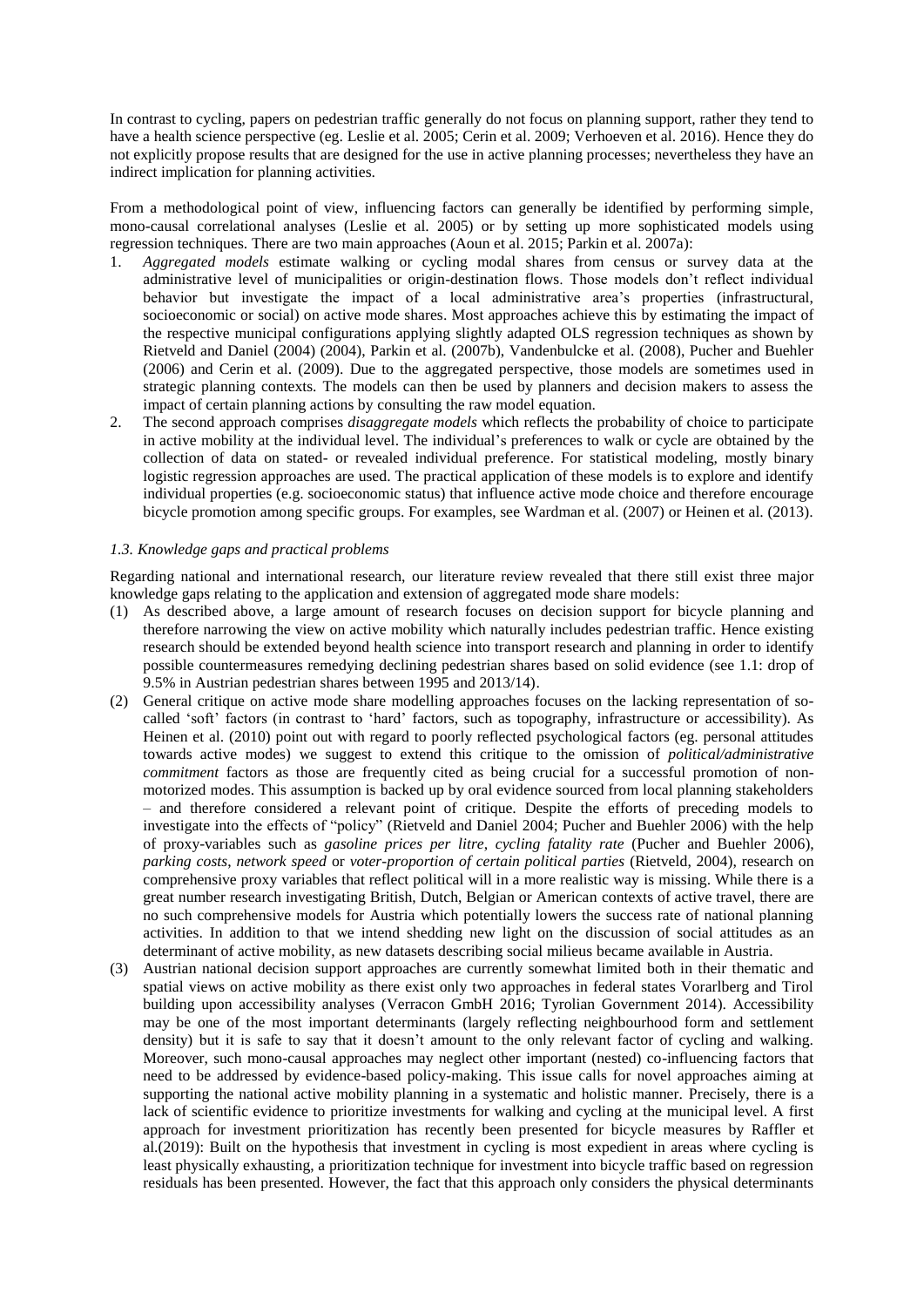of cycling (hilliness and/or distance) constitutes a research gap in Austrian decision support. Put differently, mono-causal approaches need to be extended by including other determinants of active mobility.

# *1.4. Aim of this research: a deeper understanding of spatial variation of active travel*

In face of the various challenges limiting success for active mobility planning in Austria (heterogeneous political commitment, lack of knowledge about cause and effect patterns, uncoordinated actions), this paper aims at providing the scientific basis in order to tackle some of these problems. At the same time we aim to shed light on the internationally existing knowledge gaps (lacking consideration of walking, measurement and inclusion of political/administrative commitment in aggregated mode choice models as well as their application in real-world planning).

We build a comprehensive aggregated modeling framework for active travel modes (one each for walking and cycling) with a spatial focus on Upper-Austrian municipalities. The models examine the cause and effect patterns behind the regional variation of active travel shares by investigating the quantitative links between active mobility and spatial, infrastructural and social influences. Based on a dedicated pool of hypotheses we devote special attention to the transparent operationalization of influencing factors including new variables reflecting local social milieus and political commitment to promote active mobility. As a complementary analysis we correlate the proxy variables on political commitment with an index on self-assessed local commitment (sourced from municipal administrations through an accompanying online-survey) in order to quantitatively assess the relationship between subjective and objective willingness to support active travel.

With this we aim at answering questions such as whether or not there are widely applicable generic concepts for increasing active modal shares or whether plans rather need to be custom-made for each municipality. In the latter case we aim at guiding planning by identifying the most promising fields of action and target population groups as well as estimating the potential effects of the planned measures in the respective contexts. Summing up, this paper aims at (1) providing the first holistic evidence-based approach to aid active-mobility planners in achieving the best outcome considering their somewhat limited budget, (2) contributing to the internationally scarce research on the determinants of walking and (3) shedding light on the operationalization and use of proxy variables operationalizing political commitment in aggregated models.

# **2. Data and Methods**

## *2.1. Data*

A crucial step predating the model building process is the choice and collection of appropriate data for the aggregate mode choice models. The current section describes the details behind data collection and refinement which includes the preparation of traffic survey data, conduction of a supplementary survey on self-evaluated importance of active modes by municipal representatives (eg. mayors, administrative staff) and acquisition of quantitative data describing influencing factors on active mode shares.

## *Traffic survey data:*

In order to operationalize active modal shares at the local level of municipalities we first acquired data from the traffic survey of the state of Upper Austria which was conducted in October 2012 (Government of Upper Austria 2014). Although this decision narrows the spatial focus of our research through the exclusion of the other eight federal states from the analysis, Upper Austria is one of the few states that features nearly every element of the heterogeneous Austrian spatial structure (eg. alpine regions as well as rural forests, hills, urban and semi-urban zones) and provides a reasonable sample-size of municipalities. Also Upper Austria currently holds a unique position as it is the only Austrian federal state to provide complete data on modal shares on the municipality level.

Modal shares for a total N of 444 municipalities are based on person-specific trips (specified by mode and trip purpose): numbers of trips were projected and statistically weighted in order to correct for sample bias. Active mode shares were calculated as the respective proportions of walking and cycling trips and the total number of reported trips per municipality. In order to secure a sound 95% confidence interval of the modal shares, we excluded municipalities where the number of interviewed persons was less than 200. (see Table 1, filtered). Also, we used the unweighted number of reported trips to weight cases (municipalities) when calibrating the regression models so to give relatively more weight to more robust values in the outcome variable. Those actions do not harm the models' representativeness but rather remove modal share values based on a weak empirical foundation. Related issues pertaining to the confidence levels of the non-motorized modal shares impeded a further differentiation of the models in terms of trip-purposes. Though initially planned this would have asked for substantially larger sample sizes of the mobility survey and was therefore skipped. The descriptive statistics presented in table 1 show that Upper Austrian walking shares at the municipality level are considerably larger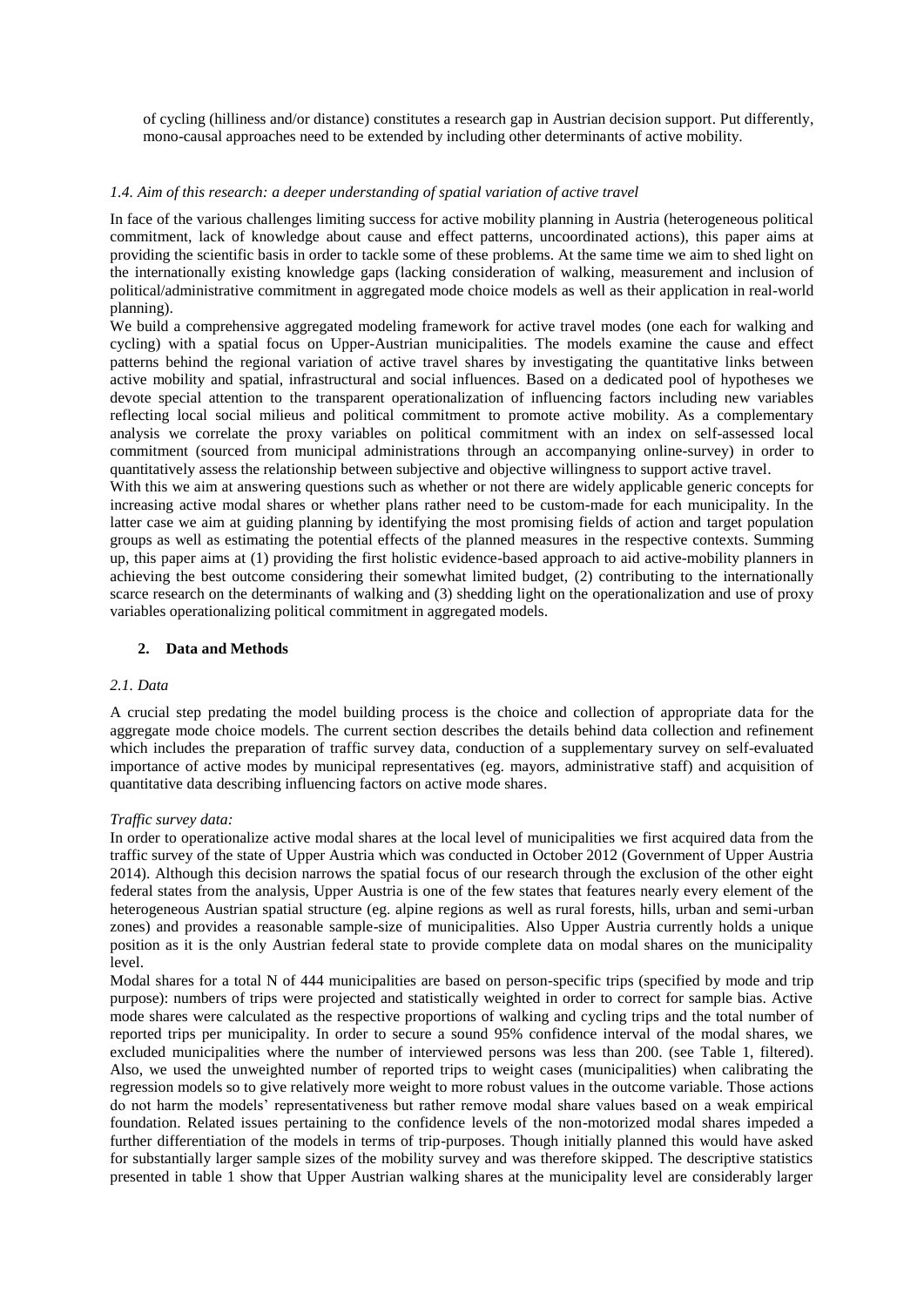than cycling shares.

| mode    | model-type | . .<br>N [municipalities] | mean $\lceil\% \rceil$ | min [%]                        | max [%] | SD [%] |
|---------|------------|---------------------------|------------------------|--------------------------------|---------|--------|
|         | unfiltered | 444                       | 11.46                  | 32.48<br>0.71<br>32.48<br>3.32 |         | 4.8    |
| walking | filtered   | 338                       | 12.21                  |                                |         | 4.83   |
|         | unfiltered | 444                       | 3.55                   |                                | 21.4    | 2.70   |
| cycling | filtered   | 338                       | 3.88                   | 0.25                           | 17.47   | 2.6    |

Table 1. Descriptive variables of the Upper-Austrian active mode shares by municipality

Walking and cycling shares range between 0.7% and 32% and 0% and 21%, respectively. They exhibit a substantial right skew resulting from a far from normal distribution<sup>2</sup>. Removing municipalities with less than 200 surveyed persons reduces N by 106 while slightly increasing the mean values for both modes. Also, some of the extreme values on the outer limits of the distribution have been excluded due to the filtering. Following the trend in the national travel survey, walking shares in Upper Austria are generally higher than cycling shares (no zeroshare municipalities, higher maximum and mean values) but feature a similar statistical distribution.

#### *Datasets on active travel determinants:*

Alongside these traffic and survey data, numerous additional data sources have been tapped in order to form model covariates describing local spatial, infrastructural and socioeconomic properties. Datasets range from spatial information from the national Graph-Integration-Platform (GIP) and OpenStreetMap (OSM), digital elevation models and population density rasters, demographic and socioeconomic data by Statistics Austria as well as data on social milieus from INTEGRAL Markt- und Meinungsforschung. Weather and climate-related information was sourced from ZAMG (Zentralanstalt für Meteorologie und Geodynamik). Some data was directly obtained from the thriving Austrian OpenData initiative (data.gv.at) or representatives of the Upper Austrian state administration.

#### *Supplementary survey on political will:*

Pertaining to defining proxy variables reflecting political commitment towards active mobility within a model framework we conducted an online survey among Upper Austrian administration representatives on the municipal level. The survey aimed at collecting the local importance of bicycle traffic by self-assessing questions like 'How important is bicycle traffic for your municipality?', or 'Is there a dedicated budget for bicycle infrastructure?' following a simple grading system. Owing to the thematic focus of the Upper Austrian provincial government the survey had a focus on cycling. The collected data resemble an empirical picture of the perceived preconditions and self-assessed efforts related to actions to promote cycling. In order to increase the response rate the web link for participating in the survey was distributed by a well-known sender (Government of Upper Austria) to all 444 municipalities shortly after the *Summit for Cycling* event in Linz, Upper Austria. The relatively high response rate of 54 percent (242 cases) proves that this approach has been successful. However, it was not possible to directly include the survey results in the statistical models due to the missing municipalities.

## *2.2. Methods*

 $\overline{\phantom{a}}$ 

Our research approach was guided by structuring the model building procedure in five major steps (see fig. 2). Driven by literature, we first (1) specified three groups of influences that are known to have an effect on nonmotorized modal choice: *spatial, environmental and climate, infrastructural and demographic/socioeconomic (including commitment of the communal decision-makers)* influences, hence to manage and structure a potentially vast amount of covariates. In a second step (2), we formulated hypotheses on the expected impact direction and strength of theoretical indicators that could be assigned to one of the three factor groups. The third working step (3) was focused on the operationalization (data acquisition, geospatial and mathematical modelling, econometric techniques) of the variables that built upon the data sources in the previous section. Figure 3 lists the main highlights of the third working steps output variables. The fourth and last step of analysis (4) constituted the statistical inference process and the formulation of multivariate regression models to predict nonmotorized modal shares as the outcome variable on the municipality scale.

While building the statistical models (see figure 3), we conducted a supplementary work-step (5) measuring the correlational relationship between the proxy variables reflecting political and administrative commitment and an affinity index (affinity to promote cycling) constructed from various items included in the above self-assessment

<sup>&</sup>lt;sup>2</sup> The mean modal shares among Upper Austrian municipalities should not be mixed up with the overall Upper Austrian shares which amount to 14.6% for walking and 5.1% for cycling, respectively.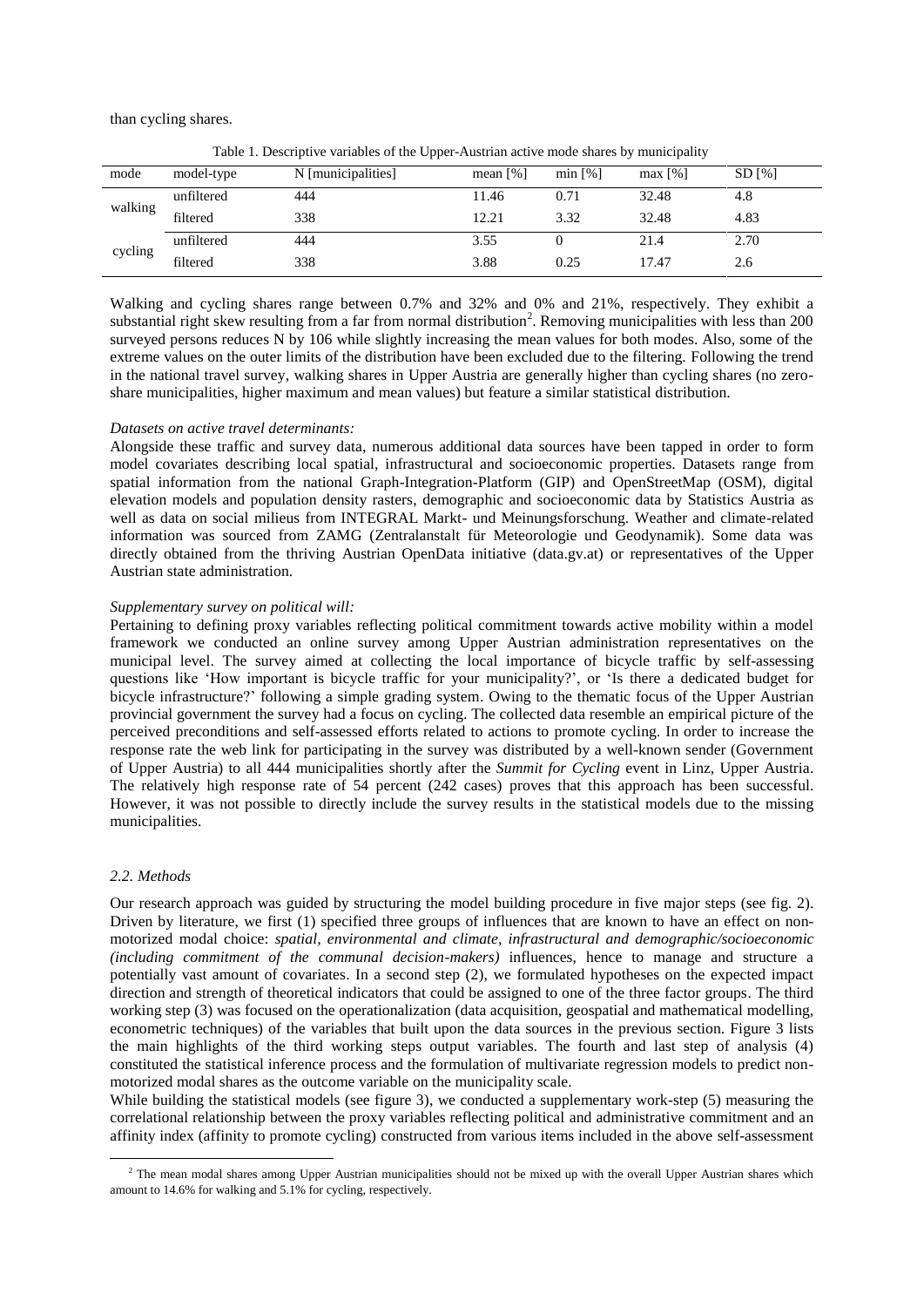municipality survey. This was done in order to safeguard the relevance and adequacy of the selected proxy variables.

The following section gives a brief overview by determinant category over the 700+ variables that were gathered and computed. We will describe variables listed in figure 3 in more detail as those were built devoting advanced methodological attention in ways not yet presented by international research on active mode share modeling. The main tools that were applied in the variable-forming process include GIS (ArcGIS, QGIS and PostGIS) as well as the statistical software package SPSS for the data management, processing, testing and inferencing model formulations.



Fig. 3 Overview of model building workflow

## *Spatial and environmental determinants:*

When looking at the variable configurations of existing research, spatial and environmental determinants have always been a core element when investigating active mode choice (eg. Parkin et al. 2007b; Vandenbulcke et al. 2008). This group of factors includes determinants that can be characterized as slow-changing factors: settlement structure and various 'static' environmental characteristics that cannot directly be influence by planners (relief, climate). Secondly, a broad set of accessibility indicators resembling determinants that can be (directly or indirectly) influenced by planning decisions:

- (1) The calculation concept for the accessibility covariates follows an extended version of the *density-based intra-zonal and external distance estimation* approach by Kordi et al. (2012): Local/regional walking, cycling and driving distances and times from the cells of a 250m population density grid to different categories of trip destinations (e.g. health services, social infrastructure, shopping) were computed using network analysis. In order to obtain a single aggregated accessibility value per municipality we used the population of the origin raster for the calculation of a weighted mean of all possible route configurations in a municipality. The population density raster provides the necessary information for the calculation of a so called degree of affectedness (DOA) of municipal population by mode specific accessibilities (see fig. 2) and was also utilized for other environmental variables.
- (2) The second focus of the accessibility analysis was the reflection of *mode specific characteristics of accessibility*. Our approach integrates attributes from different data sources (number of lanes, lane-speed, cycling-infrastructure from GIP and OSM). To further reflect realistic impedance for both active modes in an alpine country like Austria, we considered street-slopes according to a 10m digital elevation model that was geographically matched to the street network. We calculated the arithmetic ratios between nonmotorized travel time and its motorized counterpart in order to realistically capture the rationale behind travel-time acceptance for motorized households. Due to limited degree of data completion in the Austrian road graph at the time of writing this paper, it was not possible to include detailed information about different types of cycling infrastructures, such as off- or on-road cycling infrastructures and cyclepaths.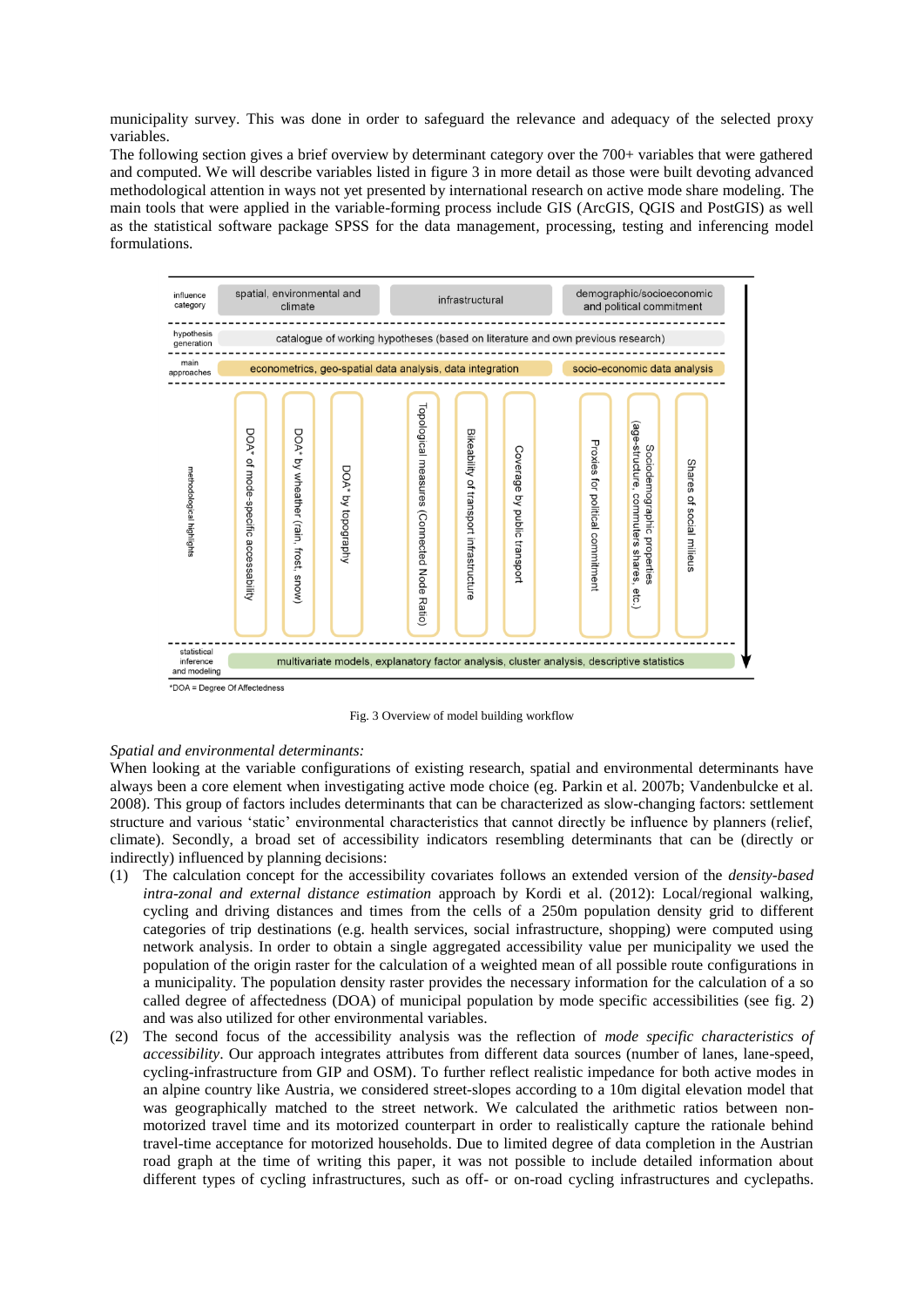Instead, a classification of graph edges was conducted in order to distinguish between edges that are especially suitable for cycling (low velocity, declared as bicycle infrastructure in either OSM or GIP) and edges where motorized traffic is dominating. By calculating the proportion of suitable cycling infrastructure along the shortest paths in the accessibility analysis, it was possible to account for the local infrastructural situation despite being limited from the data perspective. Access to public transport was operationalized by calculating the mean *distances to stations* by using raster based cost-path analysis. This type of routing algorithm works with traversable raster surfaces rather than road graphs. The choice for this approach was specifically related to the fact that a traversable raster surface is more suitable to model the walking or biking accessibility to public transport: They better reflect the nature of a pedestrian's pathfinding to stations as routing is not bound to discrete graph-edges.

- (3) Weights were attached to the trip-destinations of routes in order to take into account the *relative importance* of a destination (visiting frequencies for doctors, hospitals, pharmacies, schools, grocery stores, supermarkets, administrative facilities) and size of their target groups. This was accomplished by adding a literature-based list of demand factors and empirical findings on target groups.
- (4) Approaches related to the above step (1) of the accessibility analysis were applied for the operationalization of environmental variables. Examples are determinants that reflect climate (e.g. number of snow cover days, frost, etc.) or topography as a *DOA* of local population. Although topography is considered as a negative impedance in active travel – especially in cycling (Raffler et al. 2019) – it can also be interpreted as scenically valuable. We therefore included measures by applying state-of-the-art slope- and ruggednessindex analysis through the use of GDAL algorithms.

#### *Infrastructural determinants:*

Determinants reflecting infrastructural conditions play a crucial role in this research, as they can be directly addressed by planning actions and local/regional development plans. We calculated measures describing the local topology of the road network following the approach of Tresidder (2005): Those are represented by municipal *Intersection Density* (arithmetic ratio between connecting nodes and the total municipal network length/settlement area) as well as the *Connected Node Ratio* (arithmetic ratio between the number of connecting nodes and all network-nodes in a municipality). Those variables describe the permeability of the municipal road network as these can influence the enjoyment and comfort of local active trips through more direct routes. Walkability and bikeability reflect mode-specific time advantages as well as the convenience and scenic quality of cycling routes. In order to operationalize these features we included the density of cycle tracks, the share of traffic-calmed streets or the density of traffic accident hotspots at the road graph level. This was particularly challenging as the data sources GIP and OSM comprised unstable and incomplete information on cycling and walking infrastructure at the time of the data acquisition.

#### *Demographic and socioeconomic factors and political/administrative commitment:*

Demographic and socioeconomic factors have frequently been a major point of discussion in the context of research on non-motorized traffic (Goodman 2013; Heinen et al, 2010). Therefore we extracted several variables from census-based surveys which include aggregate measures on demographic structures, household structure (eg. mean household size), age groups, education, car ownership or purchase power per person/household. A more sophisticated view on local mind sets was provided by variables on social milieus (local shares of *SINUSmilieu* groups) that cluster population according to lifestyles and attitudes (milieus include *conservatives*, *hedonists*, or *performers*, etc.). In the specific context of this research, we aimed at extending the existing efforts of operationalization of the local active travel mode culture and the local commitment to support active modes among decision-makers. One approach consisted of collecting information on the municipality's membership in federal or state-level initiatives such as at the Upper Austrian cycling promotion programme (*fahrradberatung.at*, bicycle coaching initiative for municipalities), *Klimabündnis Austria* (an organisation promoting climate protection) or the number of projects realized in the *Klima-aktiv* programme (climate protection initiative of the Austrian BMLFUW). This information was used to calculate workable variables such as number of years since first assignment or simple 0/1 dummy variables. A second approach was based on including election results on municipal and state level elections. In this context it shall be noted that past political commitment may have implicitly manifested itself in kind of actually realized infrastructure projects or awareness-raising projects in favour of active travel modes whereas the above variables describe the current local 'climate' for active travel modes and potential for its promotion in the near future.

#### *Regression model*

We derived multivariate regression models aiming at identifying the relative importance of the determinants on the spatial variation of both active travel modes at the scale of Upper Austrian municipalities. The outcome variable (share of walking/cycling trips in all trips in a municipality) and the regression coefficients comprise the matrix of the municipalities' characteristics in the independent variables or covariates. The final set of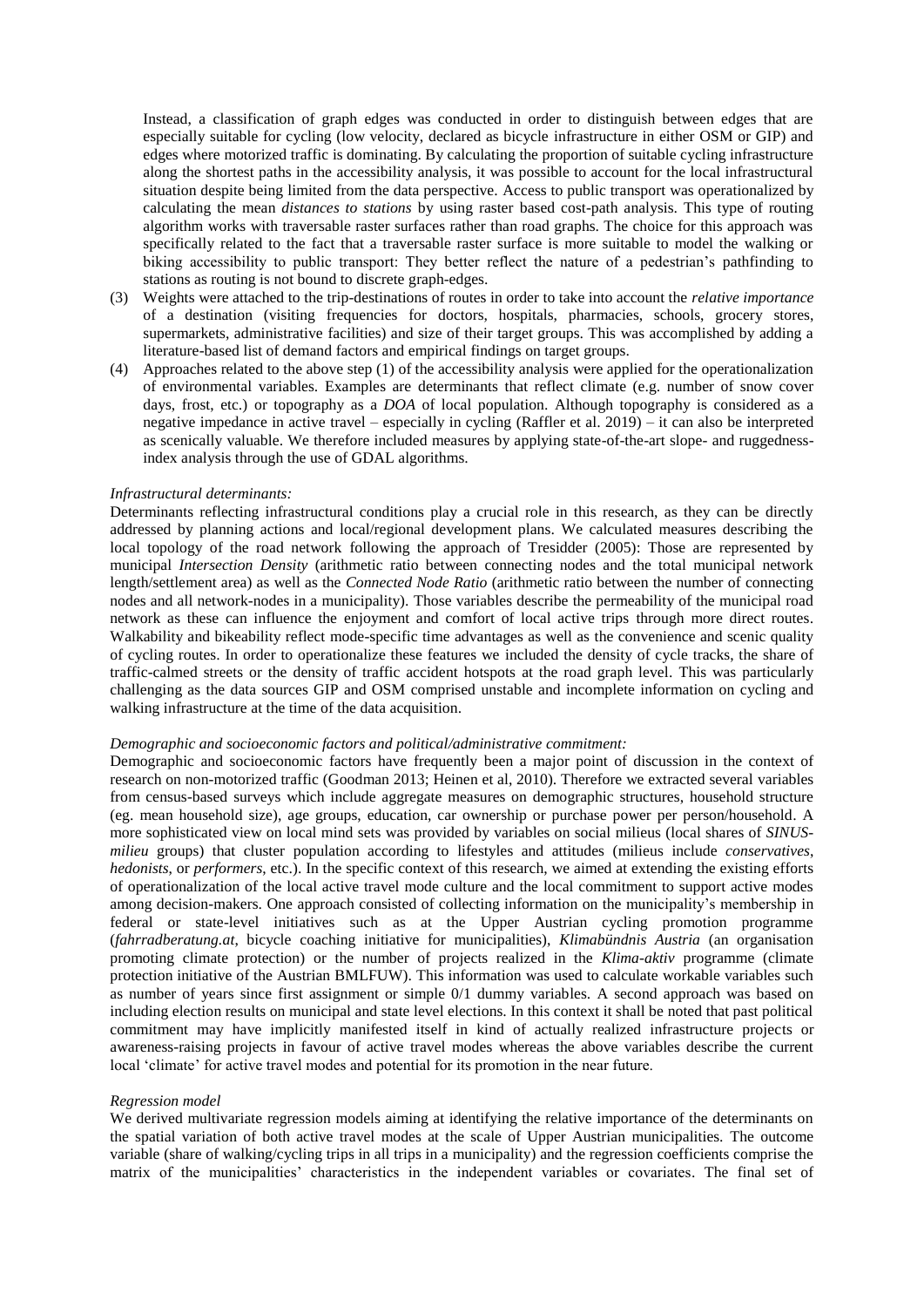independent variables was derived iteratively from a pool of 700+ candidate variables adopting a hierarchical scheme of model selection and a set of complementary tests and procedures. As sample size is relatively small (338 municipalities after applying the filter) the possible number of predictor variables is somewhat limited. However, with up to 17 variables in the pedestrian model and up to 22 predictor variables in the bicycle model, the upper value following Green (1991) in minimum sample size is 234, which is well exceeded. As a guiding principle we were aiming at combining several individual variables to form combined indicators (eg. the composite accessibility or landscape scenic quality variables) wherever feasible in order to reduce the number of covariates while increasing their explanatory power. Starting off by testing the inclusion of a basic set determinants (largely based on previous research) which were force-entered into the regression model we continued to include thematic sets of additional variables in stepwise modes (both backward and forward) in order to check for incremental improvements by adding new predictors to the equation. Each step was checked in terms of theoretical plausibility and accompanied by applying statistical tests (e.g. checking for multicollinearity or suppressor effects) so not to leave crucial modelling decisions to purely statistical criteria or let them be unduly influenced by random sampling variation. To quote and example some variables on adverse weather conditions (eg. number of frost days or rain days) had to be removed from the models as they exhibited considerable correlation with each other. For each model variant we tested for autocorrelation (independent errors) and heteroscedasticity – both tests signalized their absence.

# **3. Results**

Table 2 and 3 show the main statistical results for the pedestrian and cycling models. The outcome variable is the respective modal share in Upper Austrian municipalities. The determinant variables are labelled according to their respective factor group (see 2.2) by prefixes ENV, INF or POP, respectively. It shall be noted that while from a planner's viewpoint the focus is clearly on variables that can actually be influenced by planning actions (e.g. relating to infrastructure, behaviour, awareness) it is nonetheless crucial to include other variables in order to cover all relevant determinants as comprehensive as possible and to control for the respective effects while explaining the corresponding variance proportions in the regression outcome variable. Omitting these controlling covariates one would run the risk of falsely attributing non-related parts of variance in outcome *y* to planningrelevant variables while they are in fact due to other factors (potentially non-controllable by planners such as weather or topology). In order to duly compare the effects of individual determinants on active mobility shares one should consult column β containing the standardized coefficients.

#### *Pedestrian Model*

Overall, the model on walking shares explains 77.5% of the variance in pedestrian shares among Upper Austrian communities ( $R^2$ =0.775). The large positive value for the composite variable on walking accessibility to various POIs confirms the hypothesis that compact settlement structures and relative proximity to basic amenities is a key requisite for walking (ENV composite acc pot walking). This is also partially reflected by the effect of 'INF\_share\_urban\_environment' expressing the share of land use category 'urban' along the municipal road network indicating that denser environments are in general more pedestrian-friendly. In a similar vein the share of out-commuters in the local workforce exhibits a negative effect of walking shares. The positive sign of the climate variable 'ENV no snow cover days' indicates a potential swap of modal choice during the snowy season as the same variable shows a negative sign in the cycling model. A part of regular cyclists is switching to walking mode in case weather conditions appear unsafe or discomforting for cycling. With respect to policy relevant factors the weighted (according to type of PT) distance to public transport access points is an important predictor suggesting that the availability of adequate public transport is encouraging walking when controlling for other relevant factors.

| Table 2. Pedestrian model coefficients, standardized coefficients, t-statistic, significance and |
|--------------------------------------------------------------------------------------------------|
| correlation with pedestrian share $(*p<.001, *p<.005)$                                           |

| Variable                      | b           | ß        | t-statistic | p     | correlation with y       |
|-------------------------------|-------------|----------|-------------|-------|--------------------------|
| Constant                      | $-0.338$    |          | $-248.841$  | 0.000 | $\overline{\phantom{a}}$ |
| ENV composite acc pot walking | 0.0022      | 0.594    | 316.332     | 0.000 | 0.730                    |
| ENV no snow cover days        | 0.0008      | 0.272    | 308.277     | 0.000 | 0.032                    |
| ENV_landscape_scenic score    | 0.0089      | 0.054    | 72.098      | 0.000 | 0.177                    |
| INF distance PT weighted      | $-2.02E-05$ | $-0.127$ | $-172.589$  | 0.000 | $-0.210$                 |
| INF share connected nodes     | 2.5619      | 0.066    | 55.570      | 0.000 | 0.523                    |
| INF share urban environment   | 0.0758      | 0.313    | 181.514     | 0.000 | 0.680                    |
| INF relative prob accidents   | $-0.2328$   | $-0.008$ | $-11.471$   | 0.000 | 0.016                    |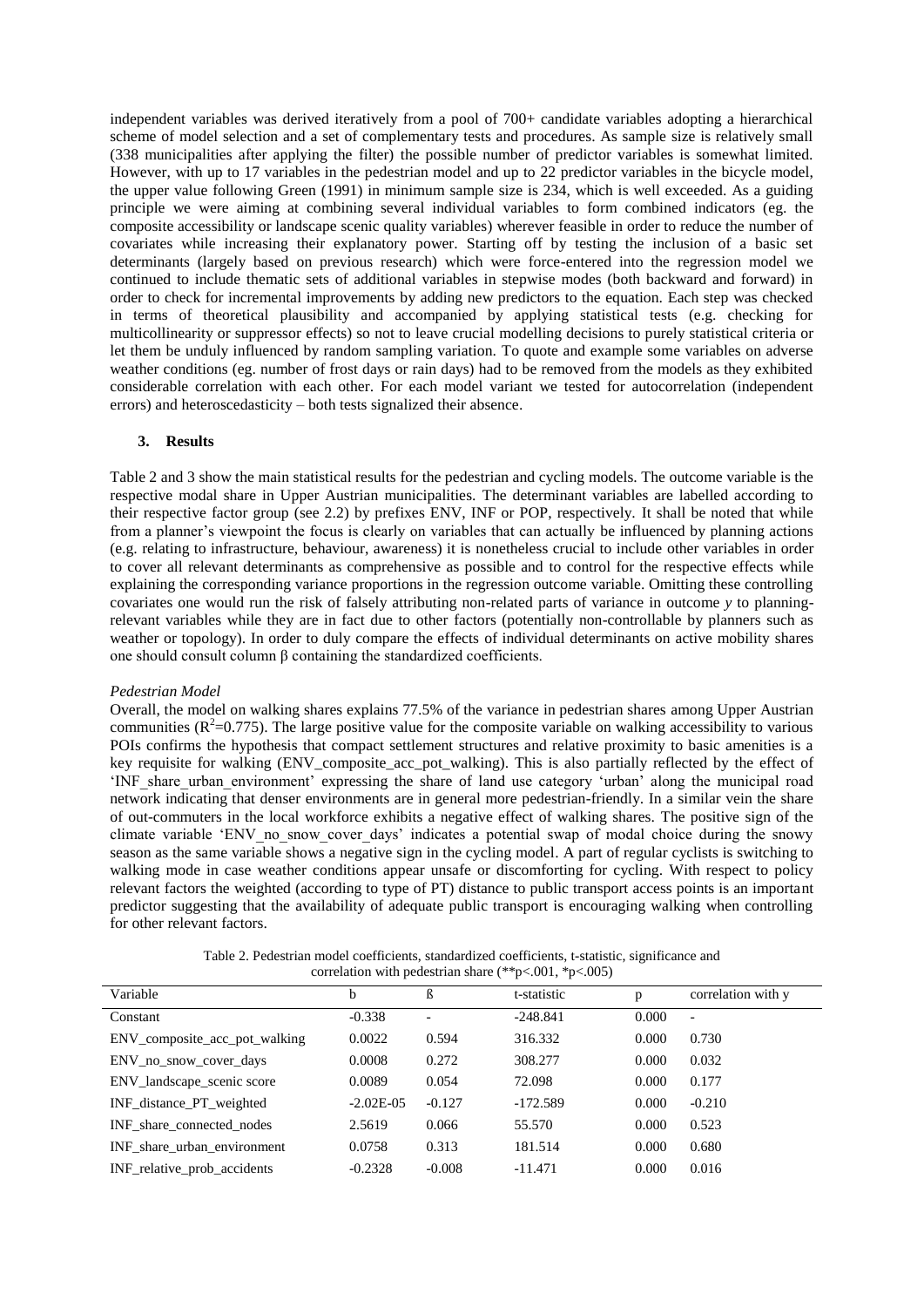| POP no klimaaktiv pop               | 0.0082    | 0.082    | 124.273   | 0.000 | 0.108    |
|-------------------------------------|-----------|----------|-----------|-------|----------|
| POP_share_pop_o_65y                 | 0.0016    | 0.072    | 49.474    | 0.000 | 0.490    |
| POP share pop $u_{15}$              | 0.0028    | 0.076    | 72.223    | 0.000 | $-0.398$ |
| POP share educ university lyl       | $-0.0012$ | $-0.085$ | $-44.637$ | 0.000 | 0.379    |
| POP_dummy_klimabuendnis             | 0.0037    | 0.027    | 37.668    | 0.000 | 0.256    |
| POP part time rate men              | 0.0017    | 0.080    | 105.880   | 0.000 | 0.305    |
| POP share milieu adaptive pragmatic | 0.0047    | 0.212    | 169.723   | 0.000 | $-0.411$ |
| POP_share_milieu_post_material      | 0.0114    | 0.421    | 234.423   | 0.000 | 0.279    |
| POP share milieu traditional        | 0.0043    | 0.261    | 138.970   | 0.000 | $-0.269$ |
| POP share out-commute               | $-0.0005$ | $-0.124$ | $-89.936$ | 0.000 | $-0.609$ |
| R                                   | 0.880     |          |           |       |          |
| $R^2$                               | 0.775     |          |           |       |          |
| $R^2_{\text{adj}}$                  | 0.775     |          |           |       |          |

With respect to population and political/administrative commitment it can be concluded that certain features of the local population (such as relatively high shares of both older and young people; 'POP\_share\_pop\_o\_65y' and 'POP\_share\_pop\_u\_15y') as well as relative high shares of specific social milieus (adaptive pragmatic, postmaterialistic or traditional) contribute to walking. In general terms milieu variables tend to have a substantial explanatory power for walking shares. To a slightly lesser degree the same is true for the proxy variables reflecting political and administrative commitment at the municipal level ('POP\_no\_klimaaktiv\_pop', 'POP\_dummy\_klimabuendnis'). Finally, the relative probability of accidents and the share of third-level education in the local population have negative effects on walking shares while a high share of part-time employment among the male workforce is positively impacting walking shares. Those findings are in line with theoretical considerations (in particular when controlling for social milieus).

Note that some variables show a reversed sign in the regression model compared to the direct (zero-order) correlation with the outcome variable. While this could be a potential causer for concern, it can be made plausible by considering that the inclusion of other predictors controls for several effects that are confounded in a zero-order correlation but split across dedicated covariates once they are included in the model. To quote an example, the share of tertiary-level education among the local population has a positive zero-order correlation with walking shares. However, once we control for attitudinal features through the inclusion of social milieu variables ('POP\_share\_milieu', etc.) the impact of high education levels on walking shares reverses. By contrast, *traditional* milieu shares are over-represented in settlement structures typically associated with low walking shares (suburban regions, regions with agricultural land use, etc.). Once some of these effects are controlled for (through the inclusion of composite accessibility variables), the model results show that – other things being equal – attracting *traditional* population will actually help increasing the local pedestrian share.

# *Cycling Model*

In total the model includes 22 predictors accounts for 71.9% of the cycling share among the municipalities  $(R^2=0.719)$ . Like in the pedestrian model we included various variables controlling for static influencing factors having substantial impact on cycling shares. As expected, negative impacts originate from hilliness within settlement areas as well as the number of days with snow cover, which confirms the hypothesis on positive influences on pedestrian shares when it is snowing. The scenic quality along the road (variable'INF\_pleasant\_green\_roadside') has a positive impact on cycling modal shares: this composite variable measures the share of certain land-use categories that have been considered attractive along the road network. High positive beta-values are displayed for the accessibility variables 'ENV\_ratio\_accessibility\_pot\_cycle\_car' and 'ENV ratio accessibility prim\_schools\_walk\_car' reflecting the weighted POI-related accessibility ratios between cycling and motorized traffic as well as the bikeability along routes to schools. This poses a strong statement for urban planners: Better accessibility ratio and bicycle-friendly environments play key roles when aimaing at a modal shift in favour of cycling traffic.

As expected, variables typically associated with conflicts between cyclists and motorized road users (eg. 'INF\_density\_accident\_hotspot') or the prevalence of car-centred infrastructure 'INF\_density\_accident\_hotspot') or the prevalence of car-centred infrastructure ('INF\_dummy\_highway\_access', 'INF\_share\_roads\_GT\_60kmh') indicate negative influences whereas the provision of stationary cycling infrastructure generally encourages people to cycle (INF\_bike\_racks\_per\_1000\_pop). In this context the sign of the distance to highway access ('INF\_minimum\_distance\_highway') was not expected initially. However, on second thought this relationship matches with properties of remote regions that are highly dependent on car while typically having bad cycling accessibility. They therefore pose impedances to cyclists reflected by this measure of remoteness. Similarly to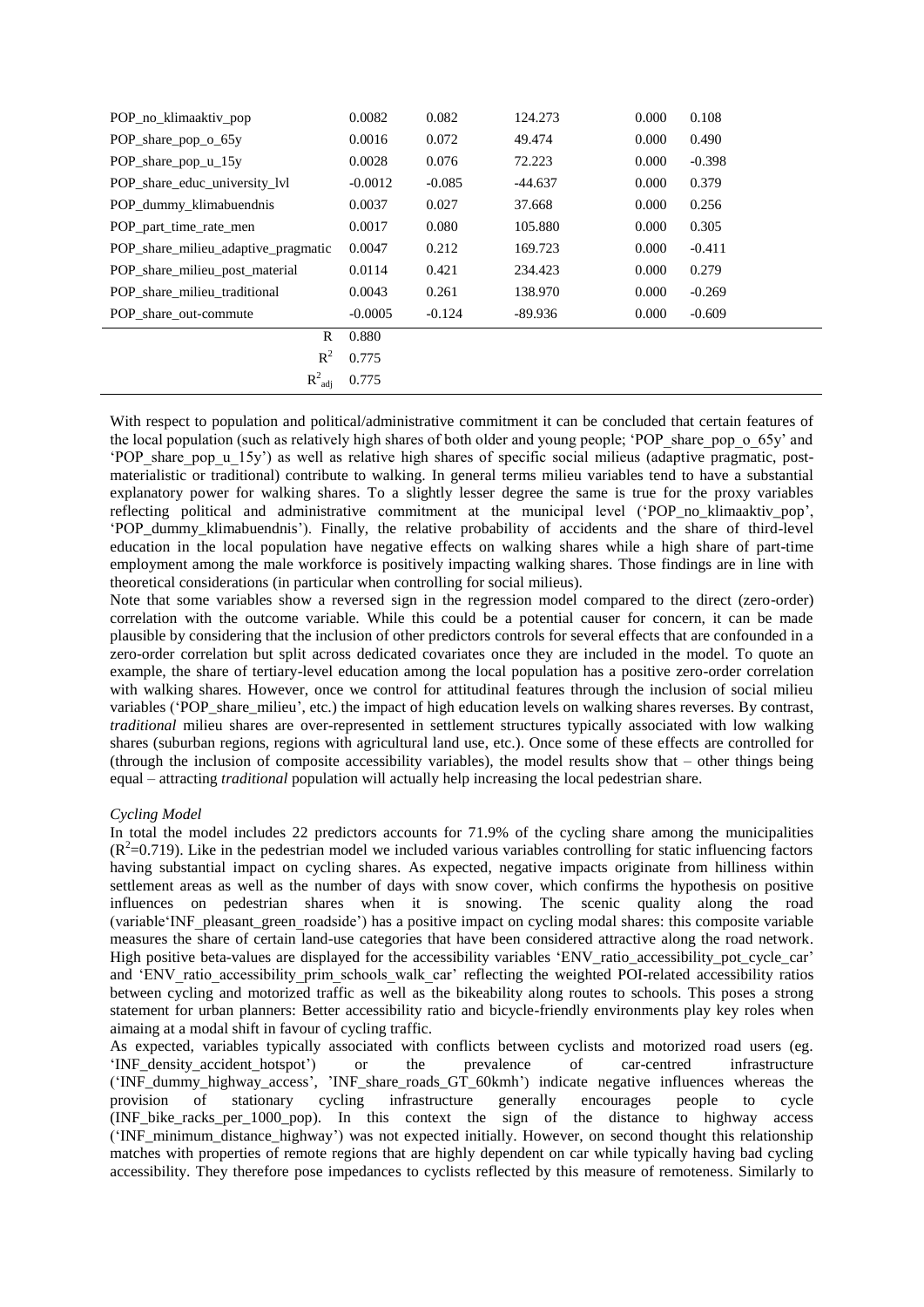the pedestrian model, the municipal share of out-commuters has a negative effect on cycling shares.

| Variable                                      | b             | ß        | t-statistic | p     | correlation with y |
|-----------------------------------------------|---------------|----------|-------------|-------|--------------------|
| constant                                      | 0.145         |          | 226.077     | 0.000 |                    |
| ENV_no_snow_cover_days                        | $-0.001$      | $-0,482$ | $-353.471$  | 0.000 | $-0.317**$         |
| ENV_hilliness_settlement_area                 | $-0.010$      | $-0,440$ | $-379.508$  | 0.000 | $-0.495**$         |
| ENV_share_agri_areas                          | $-0.042$      | $-0.345$ | $-195.986$  | 0.000 | $-0.499**$         |
| ENV_ratio_accessibility_pot_cycle_car         | 0.001         | 0.350    | 229.645     | 0.000 | $0.612**$          |
| ENV_ratio_accessibility_prim_schools_walk_car | 0.001         | 0.220    | 197,862     | 0.000 | $0.494**$          |
| ENV_bikeability_routes_schools                | 0.007         | 0.043    | 41.857      | 0.000 | $0.410**$          |
| INF_share_pleasent_green_roadside             | 0.033         | 0.349    | 229.723     | 0.000 | $-0.338**$         |
| INF_density_accident_hotspot                  | $-1.157$      | $-0.120$ | $-117.715$  | 0.000 | $0.322**$          |
| INF_dummy_highway_access                      | $-0.004$      | $-0.056$ | $-58.815$   | 0.000 | $0.106**$          |
| INF_minimum_distance_highway                  | $-6.280E - 7$ | $-0.197$ | $-172.320$  | 0.000 | $-0.189**$         |
| INF_bike_racks_per_1000_pop                   | 0.000         | 0.063    | 81.225      | 0.000 | $0.208**$          |
| INF_settlement_proportion                     | $-0.005$      | $-0.031$ | $-20.921$   | 0.000 | $0.496**$          |
| INF_minimum_distance_major_cycle_routes       | $-8.895E-7$   | $-0.071$ | $-72.060$   | 0.000 | $-0.323**$         |
| INF_share_roads_GT_60kmh                      | $-0.044$      | $-0.090$ | $-101.198$  | 0.000 | $-0.030**$         |
| POP_share_out-commuters                       | 0.000         | $-0.221$ | $-169.553$  | 0.000 | $-0.450**$         |
| POP_share_milieu_established                  | 0.003         | 0.124    | 109.934     | 0.000 | $-0.378**$         |
| POP_share_milieu_performer                    | $-0.007$      | $-0.408$ | $-187.035$  | 0.000 | $0.321**$          |
| POP_mean_duration_work_commute                | 0.001         | 0.146    | 154.036     | 0.000 | $-0.183**$         |
| POP_dummy_klimabuendnis                       | 0.003         | 0.043    | 52.905      | 0.000 | $0.154**$          |
| POP_years_participation_fahradberatung        | 0.001         | 0.101    | 120.091     | 0.000 | $0.329**$          |
| POP_share_workplaces_agri                     | $-0.016$      | 0.014    | $-47.462$   | 0.000 | $-0.531**$         |
| POP_purchase_power_index_person               | $-0.001$      | $-0.155$ | $-97.576$   | 0.000 | $0.146**$          |
| $\mathbb{R}$                                  | 0.848         |          |             |       |                    |
| $R^2$                                         | 0.719         |          |             |       |                    |
| $R^2_{\text{adj}}$                            | 0.699         |          |             |       |                    |

Table 3. Cycling model coefficients, standardized coefficients, t-statistic, significance and correlation with cycling share  $(**p<.001, *p<.005)$ 

In terms of attitudinal variables 'POP share milieu established' (local population share of social milieu *established*) and 'POP\_share\_milieu\_performer' (local population share of social milieu *perfomers*) have the most significant effects on cycling shares. On average approximately 10% of the Austrian population belong to the social milieu *established*. It represents the performance-oriented and success-oriented elite in middle age groups. With other effects being controlled for in the model, a 1% increase of *established* milieu among the total local population will increase the municipality's cycling share by approx. 0.3%. *Performers* being the younger part of the elite can be broadly characterized as being globally oriented, highly efficient, success-oriented with comprehensive skills in IT and business (making up approx. 9% of the Austrian population). Model results indicate that a 1% increase in *performers* population share will reduce the cycling share by -0.6%. Note that the zero-order correlations with *y* show reverse signs for both milieus. This is again due to the inclusion of other factors which explain large parts of the variance in cycling. Hence the milieu population shares explain unique parts of the variance. Our interpretation is that both milieus share specific patterns of other mobility relevant factors such as choice of residential location or purchase power. Once these variables are controlled for and the other factors are kept constant, the coefficients for the milieu variables express the respective net effects while other things are being equal. While *performers* have a tendency towards high performance recreational sports they do not have environmentally conscious or cost-conscious mind-sets when it comes to everyday mobility (Dangschat et al. 2012). German studies by Sinus Markt- und Sozialforschung GmbH (2017b) found similar patterns of bicycle usage in the milieus of performers. Hence we even expect rebound effects on active travel shares to be related with performers' recreational behaviour (e.g. using the car to go to cycle routes). In Upper Austria, *established* milieu shares are over-represented in settlement structures typically associated with low cycling shares (suburban regions, regions with some agricultural land use, etc.). Also they exhibit above average household sizes generally associated with below average cycling shares as well as above average income levels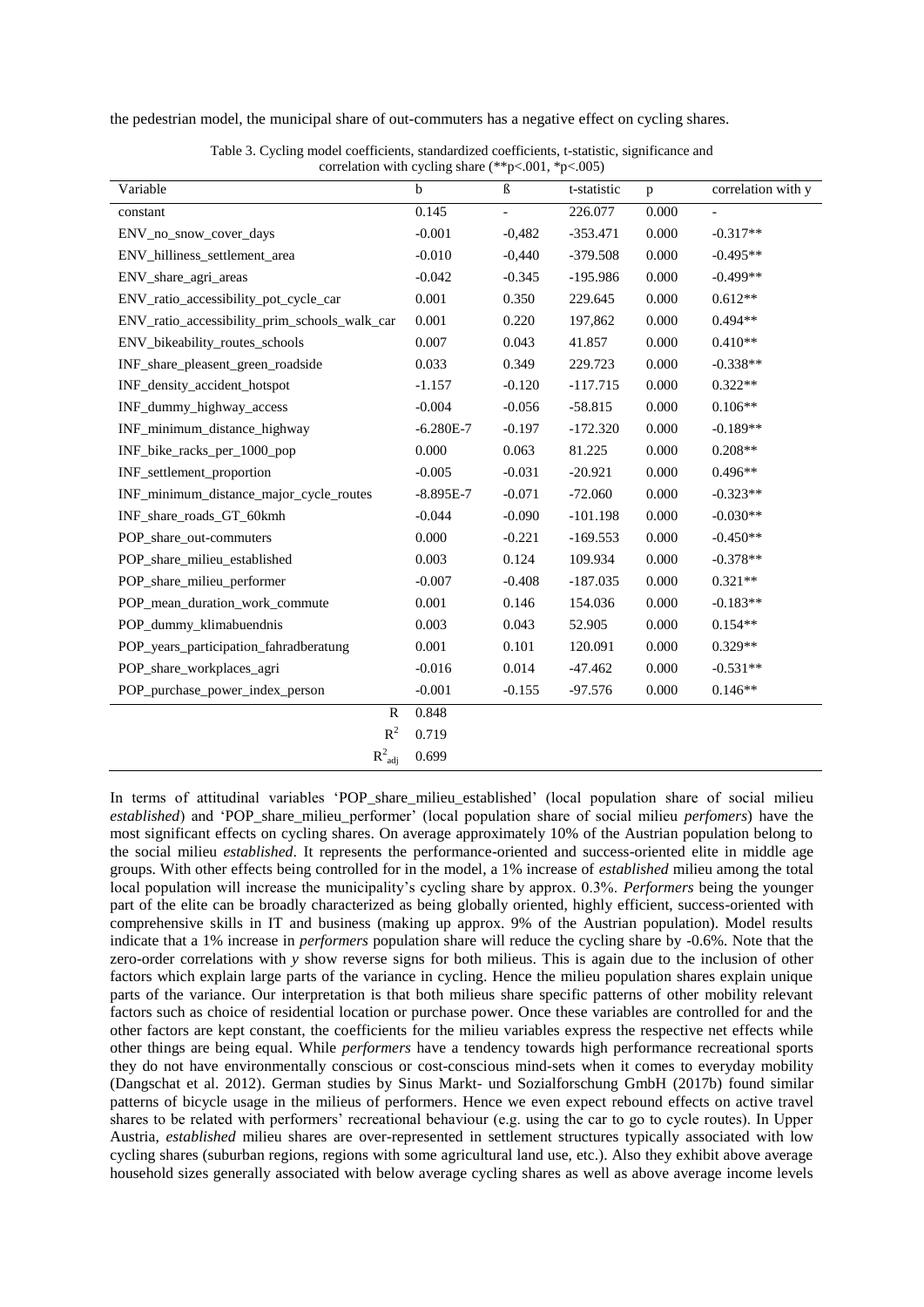and purchase power. Once we control for some of these effects, the model results show that attracting *established* population will help increase the local cycling share.

The covariates on political and administrative commitment remaining in the model are 'POP\_dummy\_klimabuendnis' (1 if the municipality is a member of *Klimabündis Austria*, 0 otherwise) and 'POP\_years\_participation\_fahradberatung' the number of years since the municipality first enrolled to the *fahrradberatung.at* programme are significant in the model context and the related coefficients generally suggest that political/administrative commitment in favour of cycling has a positive effect on the modal spilt share of cycling trips. More specifically, for every year since the first enrolment to *fahradberatung.at* the municipality gains a 0.11% increase in cycling share, i.e. after approx. 9 years of taking part in the initiative the cycling share will increase by 1%. Given that the average municipal cycling share is at some 3.5% proves that the programme does have an impact. In a similar fashion the enrolment to *Klimabündnis* will increase the cycling share by 0.22% constituting a one-time effect. It needs to be stressed here that these figures are incremental meaning that they reflect the *net effect* of the respective predictor while all other variables are kept constant. In this sense supporting planning actions affecting any of the other thematic areas will add up to a more pronounced increase in cycling modal share.

Regarding the former, we tested additional variables for inclusion before committing to the final variant of the model: the number of *Klima-aktiv* supported projects in the walking/cycling domain positively correlates with y (number of projects: +0.144, no. of projects by municipal area: +0.267, both correlations are significant at a level of 0.001). The subjective evaluation of the state administration on the municipal level of pro-cycling activity (on a scale between 0 and 3; 3 is best) proved to be positively correlated with y (+0.226, significant at a level of 0.001). However, when controlling for the many other determinants affecting cycling modal shares those variables turned out not to be significant in the regression model and have consequently been excluded.

#### *Complementary analysis: correlation between subjective and objective commitment towards cycling*

In order to deepen the analysis of proxy variables depicting commitment towards cycling among local political or administrative representatives we analysed whether or not there is a correlation with the self-assessment of these stakeholder groups. We used the surveys response data (see 2.1) for the calculation of a summed affinity index of *self-assessed political willingness to promote cycling*. To solve the question whether the included proxy variables (eg. 'POP\_years\_participation\_fahrradberatung') actually reflect the self-stated commitment, we applied correlation analyses between the above affinity index and the model proxy variables as well as the cycling modal share (s. table 4)<sup>3</sup>. The resulting correlation coefficients are highly significant. The medium-sized correlation (R=0.448) between cycling modal share and the affinity index underlines both the introducing statement by Raffler et al.(2019) and the findings of the cycling model: A strong political or administrative commitment towards cycling is key to achieve high local cycling shares; however it is not the only relevant factor. This is also emphasized by the model outputs (see table 3) which list the proxy variables as relevant determinants among other factors.

|                                                 | Affinity to cycling |       |  |
|-------------------------------------------------|---------------------|-------|--|
|                                                 |                     |       |  |
| Cycling modal share                             | 0.448               | 0.000 |  |
| Number of Klimaaktiv mobil Projects             | 0.408               | 0.000 |  |
| Years since 1st enrolment in Fahrradberatung.at | 0.384               | 0.000 |  |
| Years since 1st enrolment in Klimabundnis       | 0.537               | 0.000 |  |

Table 4. Pearson correlation [R] between proxies and stated-political willingness

Further inspection of table 4 shows that there exists significant  $(p < 0.001)$  medium to high positive correlations between the proxy variables and the surveyed affinity values. Bearing in mind that the affinity index is a highly subjective measure, the strength of the relationship with the proxy variables (being based on objective data) is quite high. This indicates that measurable variables such as enrolment in federal cycling promotion programs actually reflect the self-assessed political will to promote cycling which is an argument in favor of calculating meaningful proxy variables using existing data sources and including them in aggregated models.

# *Decision support and measure simulation*

 $\overline{a}$ 

Our research is guided by aiming at outcomes that can actually be implemented in planning processes and agenda setting. Thus we need to come up with approaches dedicated to translating raw statistical model results into planning practice. As a first component of a decision support system for the Upper Austrian federal state government we developed 'active travel potential maps' such as presented in figure 3 for pedestrian traffic. Methodologically these maps are based on analysing the model residuals produced by the above aggregate

<sup>3</sup> Due to the missing state wide coverage of the municipality survey it was not possible to directly test the affinity index in the context of the cycling model.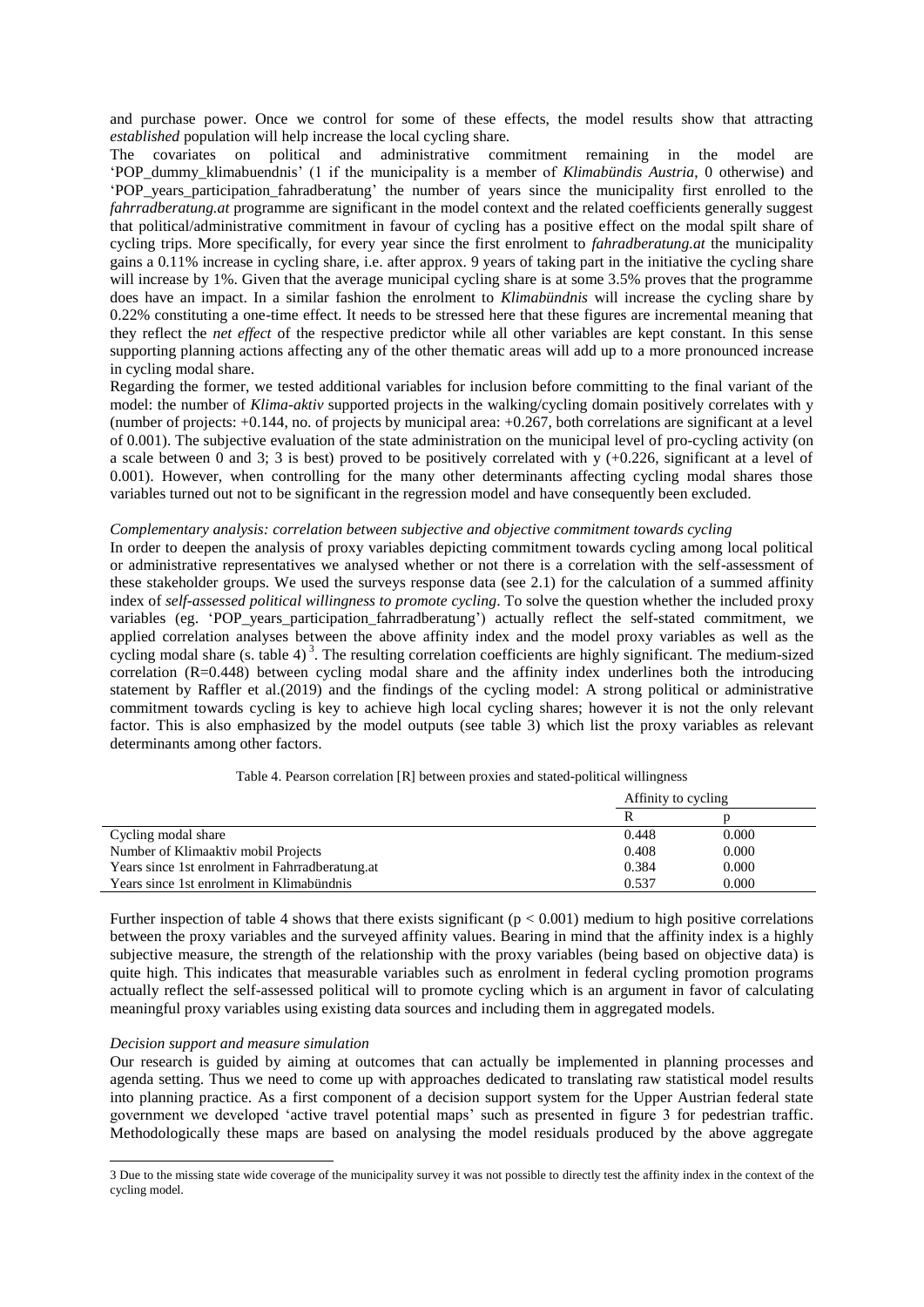models. As not the whole variance in modal shares could be accounted for in the models (and hence by the covariates included therein) there are model residuals: a positive residual indicates that the subject municipality has a higher modal share than expected given the local premises (environmental, infrastructural, social & attitudinal, etc.). Reversely, a negative residual can be found in areas that could potentially achieve higher active modal shares if they made best use of the local conditions. Put differently, they underachieve when it comes to active mobility. As a planning tool the maps are currently being used as a means to support strategic decisions related to the extension of the Upper Austrian cycling promotion programme fahrradberatung.at.



Fig. 4. Map of walking-model residuals and their statistical and spatial distribution Negative residuals = large unused walking-potential | Positive residuals = best use of local walking conditions

From a planning perspective the areas displayed in red mark target municipalities that are likely to produce the highest return on investment in terms of pedestrian modal shares while municipalities displayed in blue mark target regions with a potential to balance out Upper Austrian disparities in walking shares (however, at the price of reduced incremental return of investment). However, the actual choice of investment strategy is ultimately a political matter rather than a scientific one: Both options are equally viable and highly dependent on the respective political agenda. In this context we see two critical questions that need to be answered by decision makers on the federal state level:

- 1. Should overall active shares of municipalities be levelled out among all communities?
- 2. Should measures to boost active shares focus on municipalities that already implemented a thriving culture of walking and/or cycling?

The first option means investing in underperforming municipalities displayed in blue with a potential to balance out Upper Austrian disparities in walking shares. Those municipalities exhibit lower walking shares than could be expected when fully utilizing their respective local conditions (infrastructure, population, topography and climate). In case decision makers choose to follow the second strategy, the recommendation is to invest in areas displayed in red. Target municipalities are likely to produce the highest return on investment in terms of pedestrian modal shares by building on an already established culture of active mobility.

Those strategic decisions pose a new scope for Austrian decision makers as quantitative measures of municipality performance in the context of modal choice by means of statistical modelling haven't yet been applied in Austrian active mobility planning. A second element of supporting decisions in active travel planning comprises the simulation of potential measures in terms of their expected impact on pedestrian or cycling modal shares prior to their implementation. This can support planning, e.g. by prioritizing potential measures subject to their impact or target achievement. Measure simulation is methodically facilitated by using the above models, adequately interpreting coefficients and entering modified values (according to the planning measure to be assessed) into the model equations. It should be noted however, that the measurement scale and dimensionality of the covariates as well as whether or not they are composite variables largely determine the way model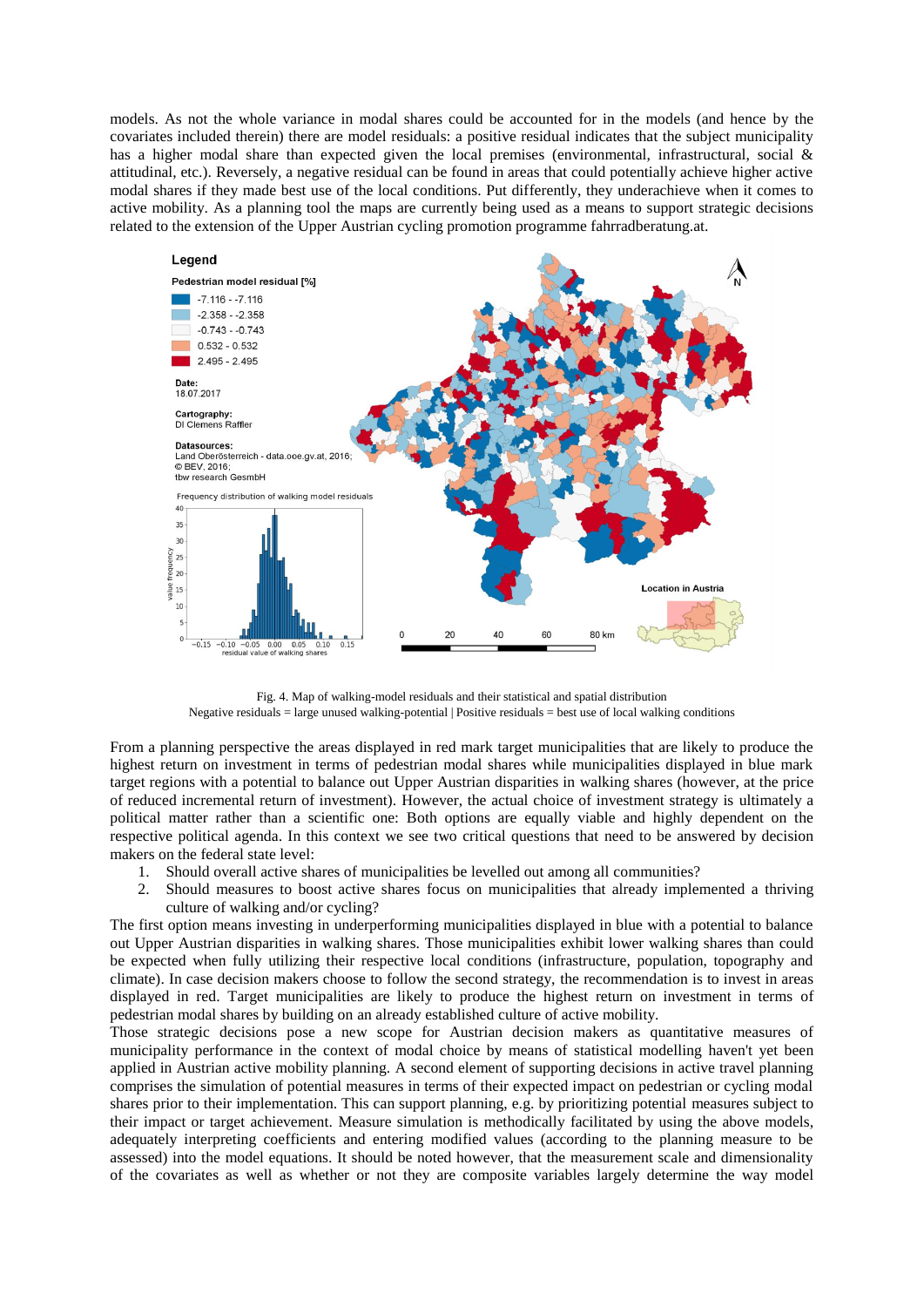coefficients need be interpreted in this context. Single variables measured on a metric percentage scale are most straightforward in terms of interpretation whereas composite variables or non-dimensional measurement scales require some preparatory work when simulating planning actions. To quote an example, increasing the number of bike racks at rail stations by 10 per 1000 inhabitants (currently amounting to a mean of 5 per 1000 inhabitants in Upper Austrian municipalities) will increase the cycling modal share by 0.17% (amounting to approx. 3.5% for the average Upper Austrian municipality) while other things are kept equal. Cutting the density of accident hotspots in half (e.g. by investing in construction measures to defuse accident accumulation points) will increase the cycling modal share by 0.22%. With regards to walking, the significance of interdepartmental action becomes apparent, particularly relating to policies that affect the composition of the local population: Increasing the share of post-materialists in the local population (e.g. by specifically attracting respective households through housing schemes, city marketing, etc.) by 10% will increase the pedestrian modal split by 1.1%. Increasing the population share of children below 15 years increases the walking share by 0.28%. By quoting these examples of cross-sectoral planning measures we aim at pointing out that influencing modal shares is by far not limited to traditional measures usually concerning infrastructure or accessibility, but can also be implicitly facilitated to a great extent by the composition of the local population (which again is subject to the municipalities' attractiveness for certain groups). The local share of part-time working relationships among employed men has a positive impact on walking shares: increasing the share of this kind of jobs by 1% (e.g. by attracting appropriate businesses, introducing new worktime schemes or attracting certain lifestyle types) walking shares increase by 0.17%. A potential explanation for this is the better temporal affordability for 'slower' modes of transport. As another example, the composite walking accessibility variable coefficient can be generally interpreted as increasing walking accessibility to relevant destinations will boost walking modal shares. However, since the measurement scale is non-dimensional the exact impact simulation of improving accessibility needs to be based on a re-calculation of the respective indicators after changing the path network and / or its attributes reflecting the respective measures in the GIS model in a case-by-case fashion.

# **4. Conclusions and outlook**

At this stage our work has demonstrated that aggregated statistical models for active travel modes are methodologically feasible and that data-driven methods can actually be used to support planning and agenda setting. First results prove that a considerable proportion of the observed variation in walking and cycling modal shares can be explained by multivariate regression models including on a comprehensive set of covariates. In accordance with the aims set in section 1.4, the added value of our research lies in the following results: (1) A systematic approach to model active mode shares on a municipal level in Austria, therefore laying the foundations for evidence-based decision making in walking and cycling domains as well as in other sectors with relevance to mobility patterns; (2) Presentation of determinants on pedestrian modal shares, their strength and direction of impact, in the context of transport planning; (3) The operationalization of proxy variables reflecting the political will to promote cycling more realistically as well as the assessment of the correlational relationship between those proxy variables with an affinity index generated from empirical data.

That being said, we are aware that considerable research tasks lie ahead. Aiming at making our approach highly relevant for practical planning, widening its scope of application and improving the reliability of the model results future research threads include both methodological aspects and developing implementation tools, respectively. In terms of improving the models we aim at including additional predictor variables by forming composite variables or factors, including data to operationalize on- and off road cycling infrastructure. Another research goal lies in including non-linearity and saturation effects as well as in adding variables on infrastructural qualities that were unavailable at the time of building the models. Broadening the statistical basis by re-calibrating the model with data from other regions, both national and international (facilitated by a dedicated data interoperability concept) is regarded key in terms of making the model results even more generalizable and robust. In terms of transferring model results into planning practice we aim at developing a set of tools including an expert system in order to make our approach workable for external experts in the planning domain. This includes various interfaces for planning-relevant model input data as well as coherent ways of presenting model outputs to the target groups.

## **Acknowledgements**

This research was conducted in the framework of the *ACTIV8!* Project ('Aktive Mobilität effizient fördern') cofinanced under the *Mobilität der Zukunft* programme, 'Personenmobilität innovativ gestalten, Verkehrsinfrastruktur gemeinsam entwickeln' ( $4<sup>th</sup>$  call). The authors are also grateful to the Office of the State Government of Upper Austria, in particular to the Cycling Officer at the Department of the Overall Traffic Planning and Public Transport, Christian Hummer for providing good advice and hard-to-find datasets as well as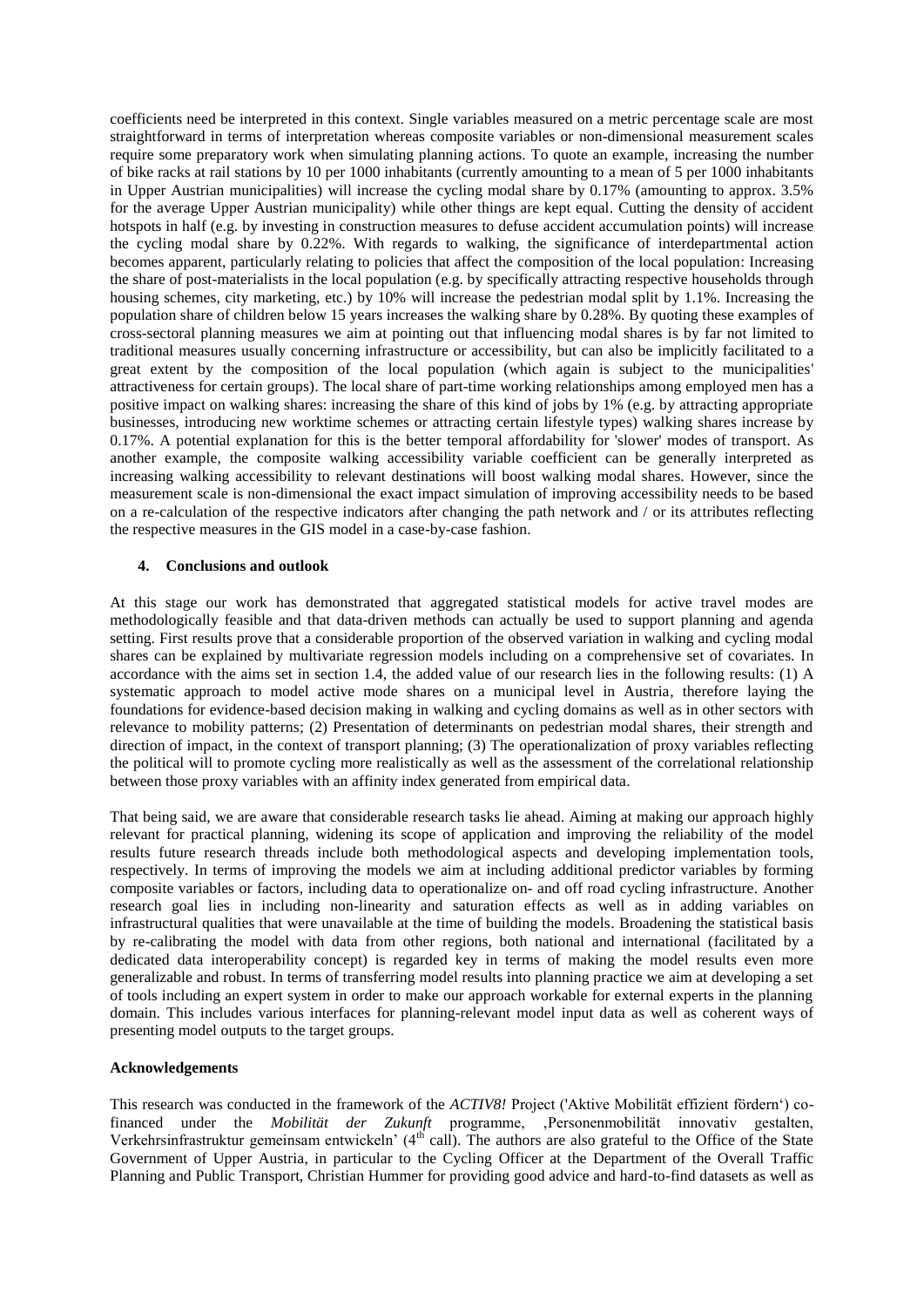for support during the survey. In addition we would like to thank the promoters of *Radgipfel 2016, 2017*, *Radvernetzungstreffen*, *AG Radbeauftragte* and *REAL CORP Conference 2017*. Finally we thank Martin Eder (*BMLFUW*), Holger Heinfellner (*Umweltbundesamt*) and Michael Bürger (*Klimabündnis Tirol*) for event invitations.

# **5. References**

Akar, Gulsah; Clifton, Kelly J. (2009): Influence of Individual Perceptions and Bicycle Infrastructure on Decision to Bike. In *Transportation Research Record* 2140 (1), pp. 165–172. DOI: 10.3141/2140-18.

Aoun, Alisar; Bjorndstad, Julie; DuBose, Brooke; et al. (2015): Bicycle and Pedestrian Forecasting. State of the Practice. Edited by Federal Highway Administration. edestrian and Bicycle Information Center. Chapel Hill.

Banister, David (2008): The sustainable mobility paradigm. In *Transport Policy* 15 (2), pp. 73–80. DOI: 10.1016/j.tranpol.2007.10.005.

BMLFUW (2009): Kurzstudie Wirtschaftsfaktor Radfahren. Die volkswirtschaftlichen Auswirkungen des Radverkehrs in Österreich. Edited by BMLFUW - Bundesministerium für Land- und Forstwirtschaft, Umwelt und Wasserwirtschaft. BMLFUW - Bundesministerium für Land- und Forstwirtschaft, Umwelt und Wasserwirtschaft. Vienna. Available online at https://www.bmlfuw.gv.at/dam/jcr:c88ba588-5a4e-48a7-94ae-2bfd88f0fb19/Studie%20Wirtschaftsfaktor\_Radfahren.pdf, checked on 11/9/2017.

BMLFUW (2011): Masterplan Radfahren. Umsetzungserfolge und neue Schwerpunkte 2011 - 2015. Vienna.

BMLFUW (2015a): Masterplan Gehen. Strategie zur Förderung des FussgängerInnenverkehrs in Österreich. Wien.

BMLFUW (2015b): Masterplan Radfahren 2015 - 2025. Wien.

BMVIT (2016): Österreich unterwegs 2013/2014. Ergebnisbericht zur österreichweiten Mobilitätserhebung "Österreich unterwegs 2013/2014). BMVIT - Bundesministerium für Verkehr, Innovation und Technologie. Vienna.

Buchwald, Konrad; et al. (Eds.) (1993): Umweltschutz - Grundlagen und Praxis. Bonn: Economica Verl.

Carinthian government (2016): Mobilitäts Masterplan Kärnten 2035. Amt der Kärntner Landesregierung. Klagenfurt. Available online at https://www.ktn.gv.at/328812\_DE-Dokumente-Momak\_Abschlussbericht\_neu.pdf.

Caulfield, Brian; Brick, Elaine; McCarthy Orlad Thérèse (2012): Determining bicycle infrastructure preferences - A case study of Dublin. In *Transportation Research Part D: Transport and Environment* 2012 (Vol. 17, Issue 5), pp. 413–417. Available online at https://www.sciencedirect.com/science/article/pii/S1361920912000363.

Cerin, Ester; Leslie, Eva; Owen, Neville (2009): Explaining socio-economic status differences in walking for transport. An ecological analysis of individual, social and environmental factors. In *Social science & medicine (1982)* 68 (6), pp. 1013–1020. DOI: 10.1016/j.socscimed.2009.01.008.

Cervero, Robert (2013): Transport Infrastructure and the Enviroment: Sustainable Mobility and Urbanism. In *2nd Planocosmo International Conference*, pp. 1–20.

Cervero, Robert; Duncan, Michael (2003): Walking, Bicycling, and Urban Landscapes: Evidence From the San Francisco Bay Area. In *American Journal of Public Health* 2003 (Vol 93, No. 0), pp. 1478–1483.

Dangschat, Jens; Segert, A.; et al. (2012): Der Milieuansatz in der Mobilitätsforschung. Vienna.

Davoudi, Simin (2006): Evidence-Based Planning. In *disP - The Planning Review* 42 (165), pp. 14–24. DOI: 10.1080/02513625.2006.10556951.

Faludi, Andreas (2006): Introducing Evidence-Based Planning. In *disP - The Planning Review* 42 (165), pp. 4– 13. DOI: 10.1080/02513625.2006.10556950.

FSV (2019): RVS 03.02.13 Radverkehr Februar 2014. Edited by FSV - Österreichische Forschungsgesellschaft Straße - Schiene - Verkehr. FSV - Österreichische Forschungsgesellschaft Straße - Schiene - Verkehr. Vienna. Available online at http://www.fsv.at/shop/produktdetail.aspx?IDProdukt=e283b686-009d-4cc8-bdf1- 8a06fd7fb2a7.

Garrard, Jan; Rose, Geoffrey; Lo, Sing Kai (2008): Promoting transportation cycling for women. The role of bicycle infrastructure. In *Preventive medicine* 46 (1), pp. 55–59. DOI: 10.1016/j.ypmed.2007.07.010.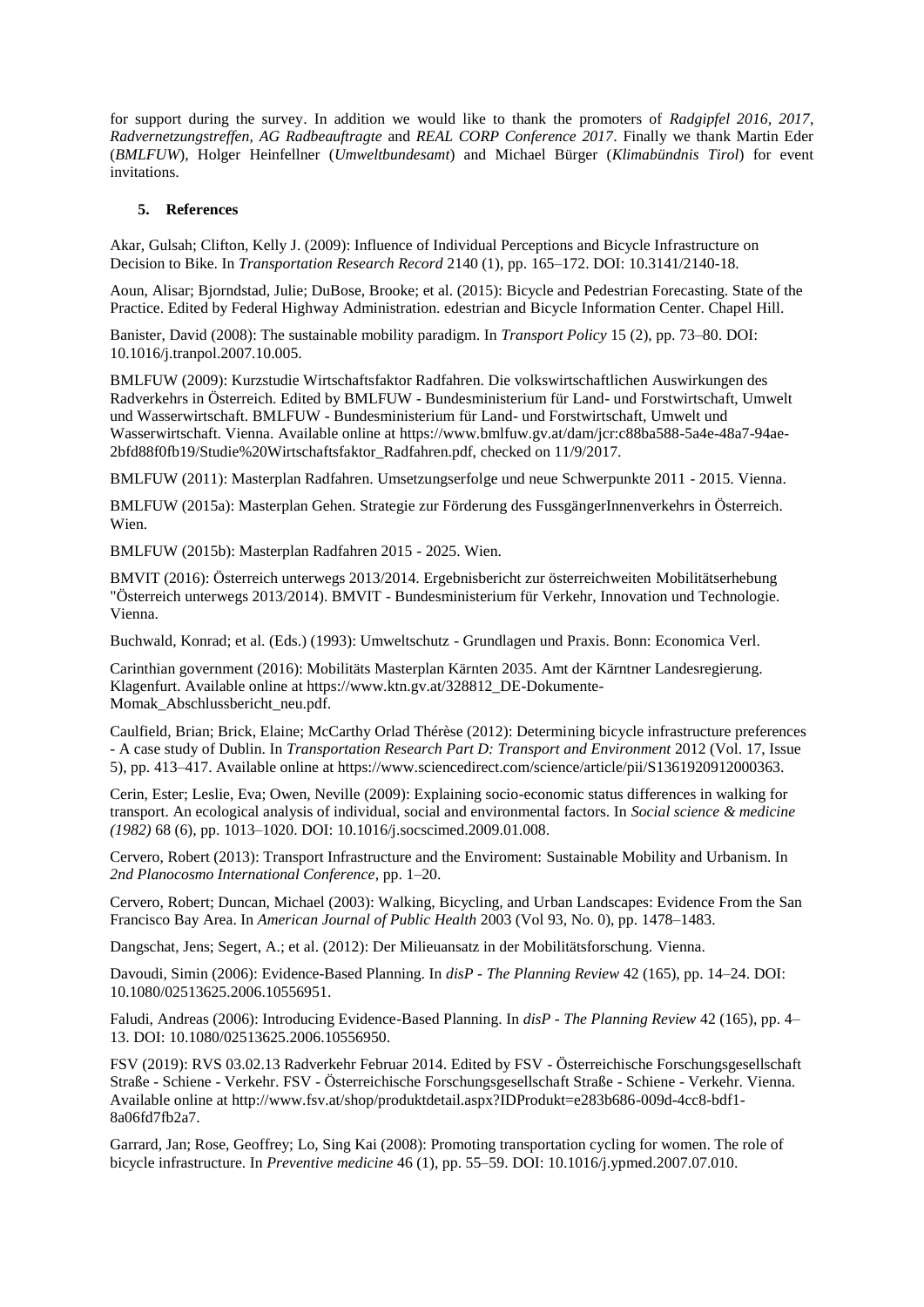Goodman, Anna (2013): Walking, cycling and driving to work in the English and Welsh 2011 census. Trends, socio-economic patterning and relevance to travel behaviour in general. In *PloS one* 8 (8), e71790. DOI: 10.1371/journal.pone.0071790.

Government of Upper Austria (2014): Ergebnisse & Schlussfolgerungen der oberösterreichischen Verkehrserhebung. Government of Upper Austria. Linz. Available online at https://www.land-oberoesterreich.gv.at/Mediendateien/LK/PK\_LH-Stv.\_Hiesl\_\_LR\_Entholzer\_20.1.2014\_Internet.pdf, checked on 9/6/2017.

Green, S. B. (1991): How Many Subjects Does It Take To Do A Regression Analysis. In *Multivariate behavioral research* 26 (3), pp. 499–510. DOI: 10.1207/s15327906mbr2603\_7.

Guell, C.; Panter, J.; Jones, N. R.; Ogilvie, D. (2012): Towards a differentiated understanding of active travel behaviour. Using social theory to explore everyday commuting. In *Social science & medicine (1982)* 75 (1), pp. 233–239. DOI: 10.1016/j.socscimed.2012.01.038.

Hackl, Roland; Raffler, Clemens; et al. (2017): Measuring political commitment in statistical models for evidence-based agenda setting in non-motorized traffic. In Manfred Schrenk, Vasily Popovich, et al. (Eds.): REAL CORP 2017 Proceedings. REAL CORP Conference. 1 volume. Vienna.

Hackl, Roland; Raffler, Clemens; et al. (2018): What makes and breaks active travel? A statistical model for evidence-based decision-making in transport policy for nonmotorized modes. Transport Research Arena 2018.

Heinen, Eva; Maat, Kees; van Wee, Bert (2013): The effect of work-related factors on the bicycle commute mode choice in the Netherlands. In *Transportation* 40 (1), pp. 23–43. DOI: 10.1007/s11116-012-9399-4.

Heinen, Eva; van Wee, Bert; Maat, Kees (2010): Commuting by Bicycle. An Overview of the Literature. In *Transport Reviews* 30 (1), pp. 59–96. DOI: 10.1080/01441640903187001.

Knoflacher, Hermann (2013): Zurück zur Mobilität. Wien: Ueberreuter.

Kordi, Maryam; Kaiser, Christian; Fortheringham, A. Steward (2012): A possible solution for the centroid-tocentroid and intra-zonal trip length problems. In *Multidisciplinary Research on Geographical information in Europe and Beyond* 2012, pp. 147–152.

Leslie, Eva; Saelens, Brian; Frank, Lawrence; Owen, Neville; Bauman, Adrian; Coffee, Neil; Hugo, Graeme (2005): Residents' perceptions of walkability attributes in objectively different neighbourhoods. A pilot study. In *Health & place* 11 (3), pp. 227–236. DOI: 10.1016/j.healthplace.2004.05.005.

Lovelace, Robin; Goodman, Anna; Aldred, Rachel; Berkoff, Nikolai; Abbas, Ali; Woodcock, James (2017): The Propensity to Cycle Tool. An open source online system for sustainable transport planning. In *JTLU* 10 (1). DOI: 10.5198/jtlu.2016.862.

Merki, Christoph Maria (2008): Verkehrsgeschichte und Mobilität. Stuttgart: Hirzel Verlag.

Meschik, Michael; Traub, Robert (2008): Meschik\_Planungshandbuch\_Radverkehr // Planungshandbuch Radverkehr. Vienna: Springer-Verlag/Wien.

Parkin, John; Ryley, Tim; Jones, Tim (2007a): Barriers to Cycling: An Exploration of Quantitative Analyses. In Dave Horton, Paul Rosen, Peter Cox (Eds.): Cycling and Society. Burlington: Ashgate Publishing Limited, pp. 67–82.

Parkin, John; Wardman, Mark; Page, Matthew (2007b): Estimation of the determinants of bicycle mode share for the journey to work using census data. In *Transportation* 35 (1), pp. 93–109. DOI: 10.1007/s11116-007- 9137-5.

Perschon, Jürgen (2012): Nachhaltige Mobilität. Handlungsempfehlungen für eine zukunftsfähige Verkehrsgeschichte. Development and peace foundation. Bonn.

Pucher, John; Buehler, Ralph (2006): Why Canadians cycle more than Americans. A comparative analysis of bicycling trends and policies. In *Transport Policy* 13 (3), pp. 265–279. DOI: 10.1016/j.tranpol.2005.11.001.

Raffler, Clemens (2016): Untersuchung des Körperenergieverbrauchs als evidenzbasierter Ansatz zur Unterstützung der Radverkehrsplanung. Betrachtung andhand österreichischer Berufspendlerdaten 1971 - 2001. Master Thesis. University of Technology Vienna, Vienna. Fachbereich für Verkehrsplanung und Verkehrstechnik. Available online at

http://repositum.tuwien.ac.at/obvutwhs/download/pdf/1529420?originalFilename=true.

Raffler, Clemens; Brezina, Tadej; Emberger, Günter (2019): Cycling investment expedience. Energy expenditure